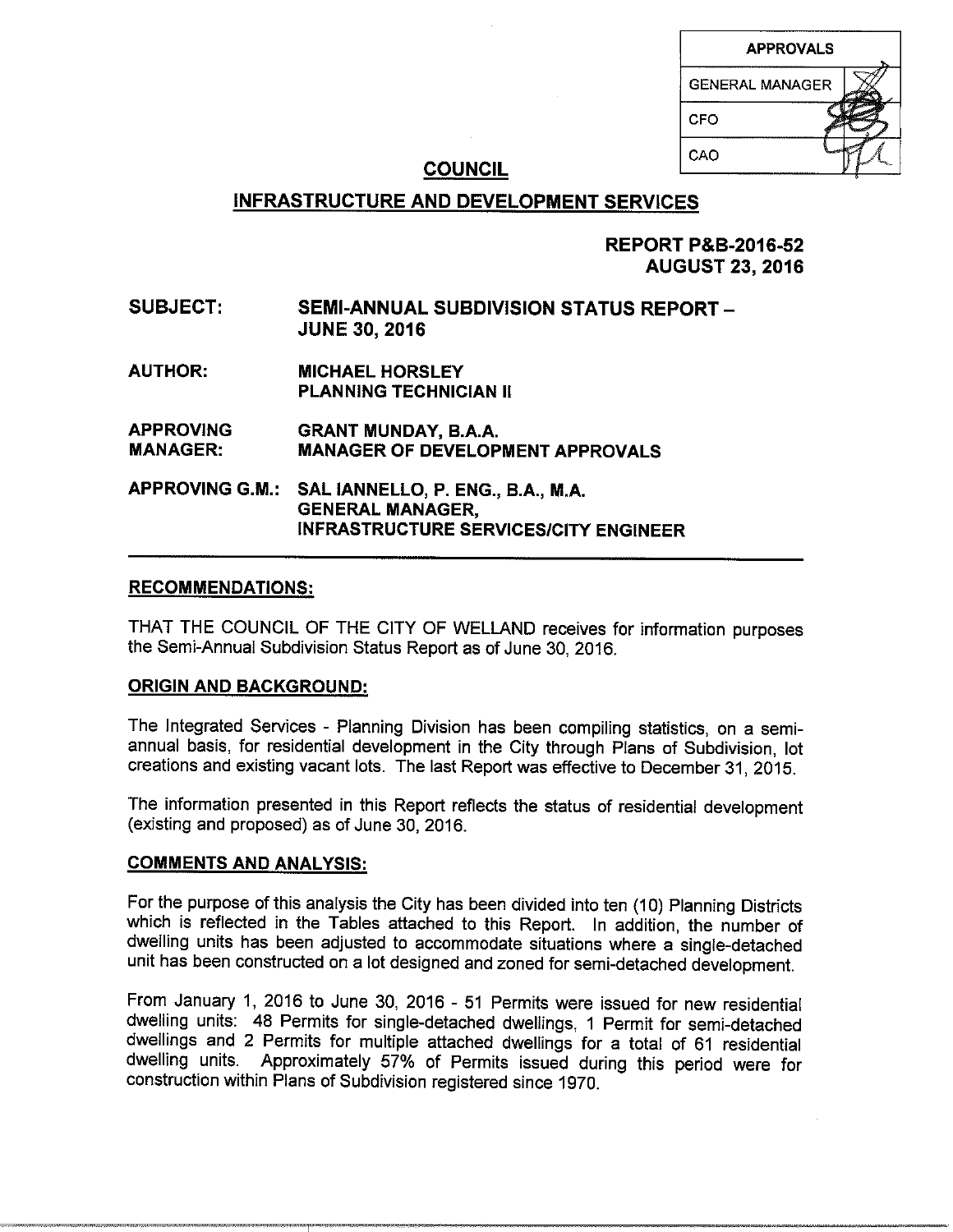#### RESIDENTIAL BUILDING PERMITS ISSUED

2016

|                   | <b>JANUARY - JUNE</b> |              |                | <b>JULY - DECEMBER</b> | <b>TOTAL</b>   |              |  |
|-------------------|-----------------------|--------------|----------------|------------------------|----------------|--------------|--|
|                   | <b>PERMITS</b>        | <b>UNITS</b> | <b>PERMITS</b> | <b>UNITS</b>           | <b>PERMITS</b> | <b>UNITS</b> |  |
| Single-Detached   | 48                    | 48           |                |                        | 48             | 48           |  |
| Semi-Detached     |                       |              |                |                        |                |              |  |
| Multiple Attached |                       |              |                |                        | 13             |              |  |
| <b>Apartment</b>  |                       |              |                |                        |                |              |  |
| <b>TOTAL</b>      | 51                    | 6.           |                |                        | 5.             | 6            |  |

#### **RESIDENTIAL BUILDING PERMITS ISSUED**

**2015** 

|                   | <b>JANUARY - JUNE</b> |              |                | <b>JULY - DECEMBER</b> | <b>TOTAL</b>   |              |  |
|-------------------|-----------------------|--------------|----------------|------------------------|----------------|--------------|--|
|                   | <b>PERMITS</b>        | <b>UNITS</b> | <b>PERMITS</b> | <b>UNITS</b>           | <b>PERMITS</b> | <b>UNITS</b> |  |
| Single-Detached   | 48                    | 48           | 56             | 56                     | 104            | 104          |  |
| Semi-Detached     | 5                     | 10           |                |                        |                |              |  |
| Multiple Attached |                       | 31           |                | 20                     | 13.            | 51           |  |
| Apartment         |                       |              |                |                        |                |              |  |
| <b>ITOTAL</b>     | 62                    | 90           | 62             | 78                     | 124            | 168          |  |

The preceeding tables compare the issuance of Building Permits for 2015 and the first half of 2015 by type. Within Plans of Subdivision, approximately 37% of the Building Permits were issued in the Clare Estates 3 Subdivision, while approximately 14% were issued in both North Village Phase 1 and Woods View Estates Subdivisions. These Subdivisions were the most actively developed in the first half of 2016.

Draft approved Dain City (26T-14-06002), Central Village (26T-14-08004), North Village (26T-14-09001) and Sparrow Meadows Estates (26T-14-14001) Plans of Subdivision all have unique "flex-zoning". Flex-zoning allows for a range of dwelling types including single-detached, semi-detached, townhouse and apartment units. The number and/or type of units will not be determined until Building Permit issuance. Therefore, the tables show a potential range, which will be updated in the future as the actual Building Permits are issued.

A total of one (1) residential lot was created by Consent for 2016 from December 31, 2015 to June 30, 2016.

As of June 30, 2016, there are 140 vacant lots/blocks representing a potential for 298 dwelling units within Plans of Subdivision registered since 1970. There are also 1,810 lots/blocks with a potential of between 1928 to 2674 dwelling units within approved Draft Plans of Subdivision. This is comprised of 304 single-detached units, 25 semi-detached lots (50 dwelling units), 3 multiple attached (31 units), 1 apartment (66 units) and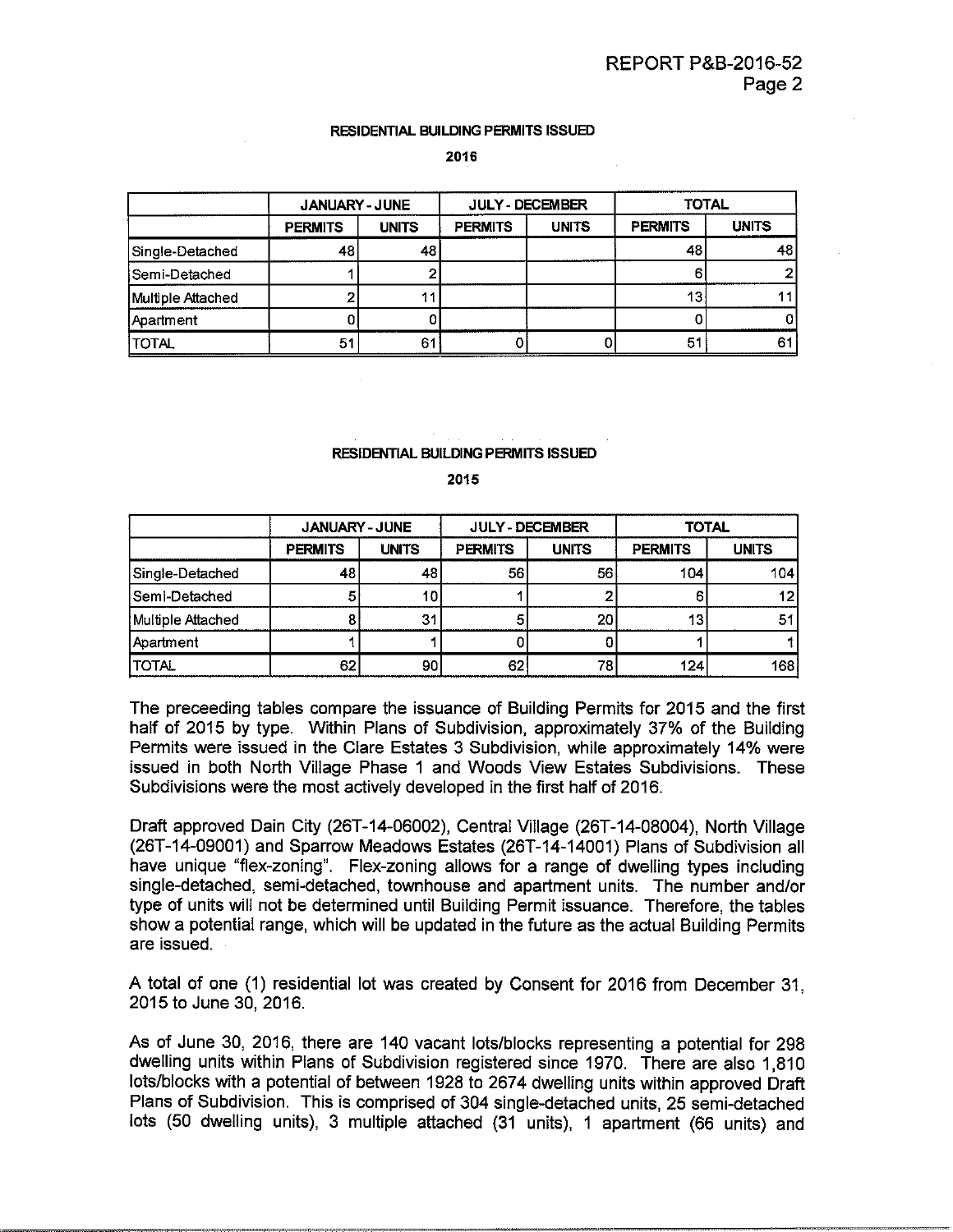between 1477 to 2223 lots/blocks for the lands with flexible-zoning (single-detached, semi-detached, townhouses etc.). The attached district tables and maps provide a more detailed analysis of lands developed or under development.

### **FINANCIAL CONSIDERATION:**

As this Report is for information purposes there is no direct financial consideration. As development occurs, however, Building Permit Fees, Development Charges and eventually, property taxes will be paid to the City.

### **OTHER DEPARTMENT IMPLICATIONS:**

There are no other departmental impacts as a result of this Report.

### **SUMMARY AND CONCLUSION:**

This Report provides Council with the status of residential development and a vacant lot/block inventory in the City as of June 30, 2016. It provides a statistical look at the housing market and available development potential, and is provided for the information of Council and the general public. Therefore, it is recommended Council receive Report P&B-2016-07 for information purposes.

### **ATTACHMENTS:**

| Appendix I      |                          | Approved Draft Plans of Subdivision - June 30, 2016      |
|-----------------|--------------------------|----------------------------------------------------------|
| Appendix II     | $\blacksquare$           | Summary of Approved Units by Dwelling Type               |
| Appendix III    | $\overline{\phantom{0}}$ | Registered Plan of Subdivision Summary - June 30, 2016   |
| Appendix IV     | -                        | Registered Condominium Summary - June 30, 2016           |
| Appendix V      |                          | Vacant Lot Remaining in Registered Plan of Subdivision - |
|                 |                          | June 30, 2016                                            |
| Appendix VI     |                          | <b>Planning Districts Map</b>                            |
| Appendix VII -  |                          | <b>Planning District 1</b>                               |
| Appendix VIII - |                          | <b>Planning District 2</b>                               |
| Appendix IX -   |                          | <b>Planning District 3</b>                               |
| Appendix X -    |                          | <b>Planning District 4</b>                               |
| Appendix XI -   |                          | <b>Planning District 5</b>                               |
| Appendix XII -  |                          | <b>Planning District 6</b>                               |
| Appendix XIII - |                          | <b>Planning District 7</b>                               |
| Appendix XIV -  |                          | <b>Planning District 8</b>                               |
| Appendix XV -   |                          | <b>Planning District 9</b>                               |
| Appendix XVI -  |                          | <b>Planning District 10</b>                              |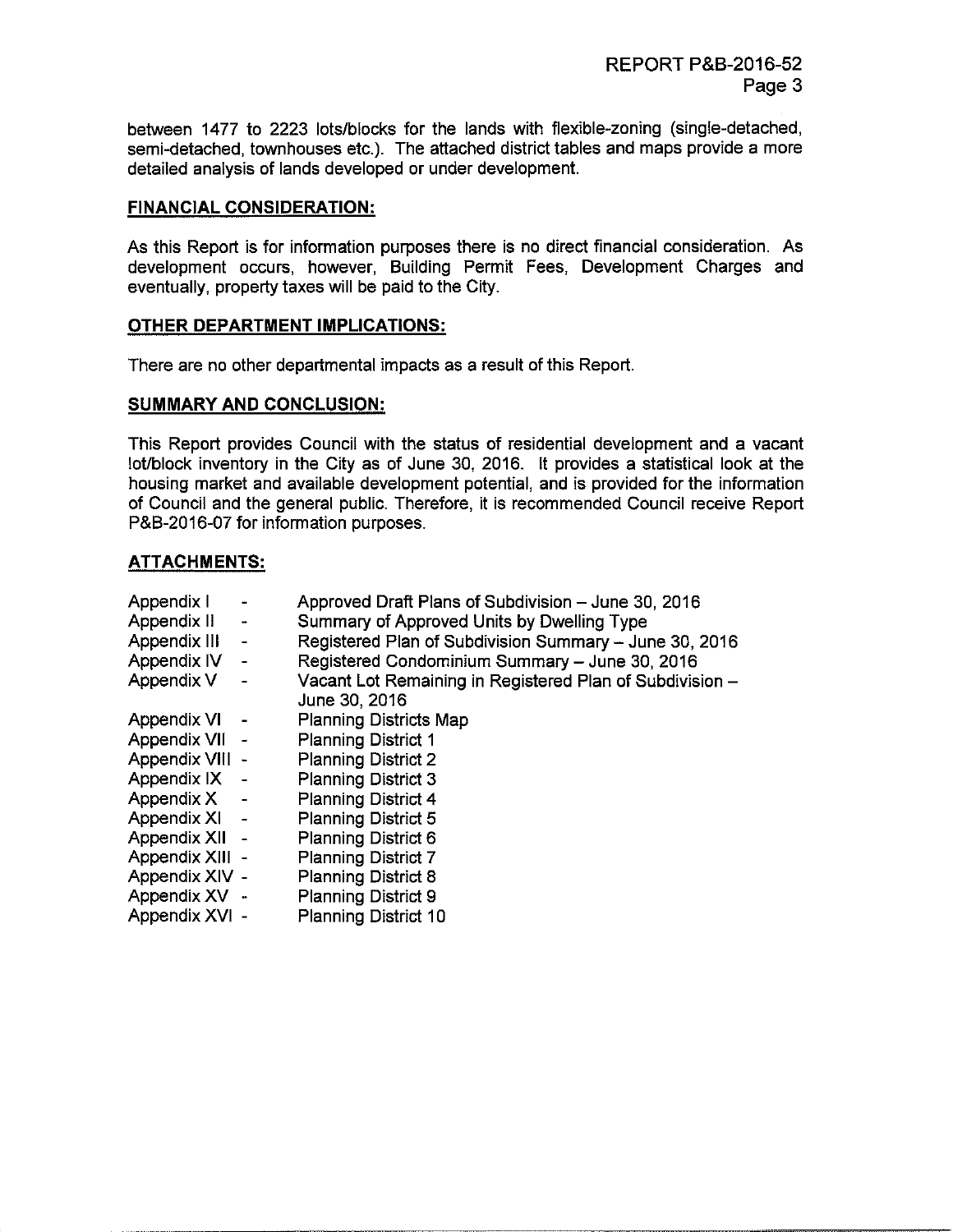### APPROVED DRAFT PLANS OF SUBDIVISION -JUNE 30, 2016

|              |                           | <b>AREA</b> | <b>SINGLE</b>   | <b>FLEX</b>   |     | <b>SEMI-</b><br><b>DETACHED</b> |       |             | <b>MULTIPLE</b><br><b>ATTACHED</b> |      | <b>APARTMENTS</b> | <b>TOTAL</b>                    |     | <b>TOTAL</b>    | <b>RECEIVED</b><br><b>DRAFT</b> |
|--------------|---------------------------|-------------|-----------------|---------------|-----|---------------------------------|-------|-------------|------------------------------------|------|-------------------|---------------------------------|-----|-----------------|---------------------------------|
| REF. NO.     | <b>NAME</b>               | (HA.)       | <b>DETACHED</b> | <b>LOTS</b>   | S,  | <b>LOTS</b>                     | UNITS | <b>LOTS</b> | <b>UNITS</b>                       | LOTS | <b>UNITS</b>      | LOTS.                           |     | UNITS.          | <b>APPROVAL</b>                 |
| 97004        | Forkes Common Subdivision | 4.28        | 56              |               |     |                                 |       |             |                                    |      |                   | 56                              |     | 56              | 29-Jun-99                       |
| 20002        | Draper's Creek Estates *  | 15.54       | 20              |               |     |                                 |       |             |                                    |      |                   | 20                              |     | 20              | 11-Jul-01                       |
| 06002        | Dain City **              | 72.14       |                 | 731<br>$\sim$ | 982 |                                 |       |             |                                    |      |                   | 731 -                           | 731 | 731<br>$\sim$   | 982 6-Sep-07                    |
| 108002       | <b>West Creek Estates</b> | 3.36        |                 |               |     |                                 |       |             |                                    |      | 66                | $\overline{1}$                  |     | 66              | 22-Apr-08                       |
| 08004        | Central Village ***       | 7.5         |                 | $121 -$       | 166 |                                 |       |             |                                    |      |                   | 121<br>$\sim$                   | 121 | 121<br>$\sim$   | 166 2-Nov-10                    |
| 09001        | North Village ****        | 19.47       |                 | 200           | 470 |                                 |       |             |                                    |      |                   | 200<br>$\overline{\phantom{a}}$ | 200 | 200<br>$\sim$   | 470 29-Mar-11                   |
| 10002        | Fusion Homes *****        | 32.86       |                 | $143 -$       | 158 | 25                              | 50    |             |                                    |      |                   | $175 -$                         | 168 | $200 -$         | 215 24-May-13                   |
| 11002        | Canal View Heights        | 8.39        | 68              |               |     |                                 |       | 3           | 31                                 |      |                   | 71                              |     | 99              | 9-May-11                        |
| 14001        | Sparrow Meadows Estates   | 22.85       | 63              | $260 -$       | 405 |                                 |       |             |                                    |      |                   | $323 -$                         | 468 | $323 -$         | 468 11-Nov-14                   |
| 15002        | Vanier Estates            | 6.49        | 78              | $22 -$        | 42  |                                 |       |             |                                    |      |                   | $100 -$                         | 120 | $100 -$         | 120 13-Nov-15                   |
| 15003        | <b>Gaiser Estates</b>     | 0.64        | 12              |               |     |                                 |       |             |                                    |      |                   | 12                              |     | 12 <sub>2</sub> | 11-Aug-16                       |
| <b>TOTAL</b> |                           | 193.52      | 304             | 1477 - 2223   |     | 25                              | 50    |             | 31                                 |      | 66                | 1810 - 2556                     |     | 1928 - 2674     |                                 |

• Remainder of Draft Plan not Registered

•• Dain City Subdivision has a range of potential units being 731-982

\*\*\* Central Village Subdivision has a range of potential units being 121-166

\*\*\*\* North Village Subdivision has a range of potential units being 200-470. Phase 1 has removed 60 lots/units and 4.18 ha of area

\*\*\*\*\* Fusion Homes Subdivision was subject to an OMB Hearing. The Board ordered approval date is May 24, 2013

~  $\overline{\mathsf{h}}$ M H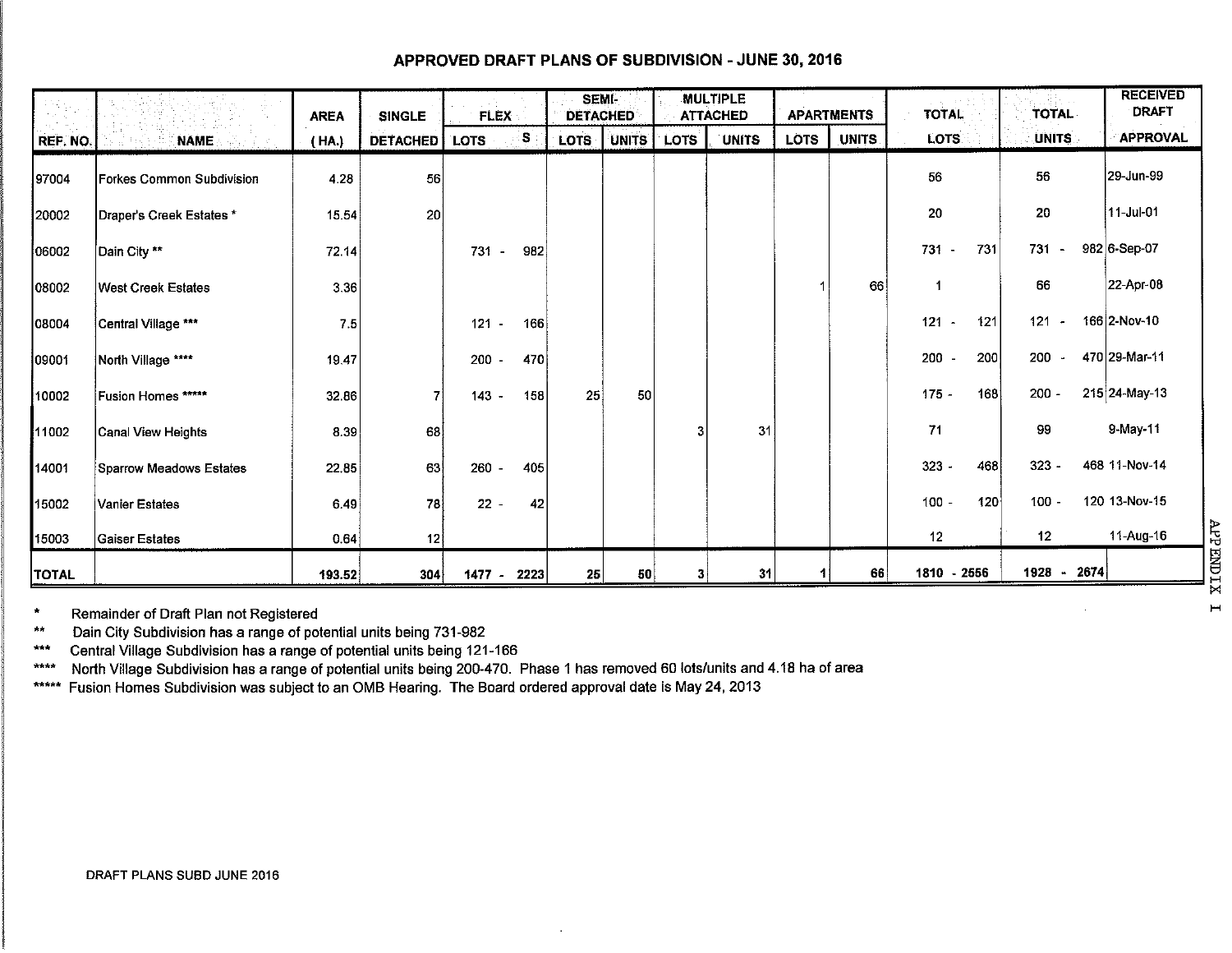# **SUMMARY OF APPROVED UNITS BY DWELLING TYPE**

| <b>RESIDENTIAL UNIT TYPE</b> |             | APPROVED BY REGISTERED PLAN OF<br><b>SUBDIVISION</b><br><b>JAN 1/70 - JUNE 30/16</b> | APPROVED BY REGISTERED PLAN<br>OF CONDOMINIUM<br><b>JAN 1/70 - JUNE 30/16</b> |              |
|------------------------------|-------------|--------------------------------------------------------------------------------------|-------------------------------------------------------------------------------|--------------|
|                              | <b>LOTS</b> | <b>UNITS</b>                                                                         | <b>LOTS</b>                                                                   | <b>UNITS</b> |
| Single Detached              | 4,323       | 4.323                                                                                | 0                                                                             | $\mathbf 0$  |
| Semi-Detached                | 568         | 1.136                                                                                | 0                                                                             | $\mathbf 0$  |
| Multiple Attached            | 142         | 478                                                                                  | 9                                                                             | 253          |
| Apartment                    | 6           | 330                                                                                  | 8                                                                             | 259          |
| <b>TOTAL</b>                 | 5,039       | 6,267                                                                                | 17                                                                            | 512          |

\*Conversion of 195 rental units to Condominium Tenure (no new units created)

| IRESIDENTIAL UNIT TYPE   | <b>VACANT LOTS WITHIN</b><br><b>REGISTERED PLANS OF</b><br><b>SUBDIVISION</b><br><b>AT JUNE 30/16</b> |              | <b>VACANT LOTS WITHIN</b><br><b>APPROVED DRAFT PLANS</b><br><b>OF SUBDIVISION</b><br><b>AT JUNE 30/16</b> |              | <b>TOTAL VACANT LOTS WITHIN</b><br><b>REGISTERED AND DRAFT</b><br><b>APPROVED PLANS OF SUBDIVISION</b><br><b>AT JUNE 30/16</b> |              |  |  |
|--------------------------|-------------------------------------------------------------------------------------------------------|--------------|-----------------------------------------------------------------------------------------------------------|--------------|--------------------------------------------------------------------------------------------------------------------------------|--------------|--|--|
|                          | <u>LOTS</u>                                                                                           | <b>UNITS</b> | <b>LOTS</b>                                                                                               | <b>UNITS</b> | <b>LOTS</b>                                                                                                                    | <b>UNITS</b> |  |  |
| Single Detached          | 129                                                                                                   | 129          | 304                                                                                                       | 304          | 433                                                                                                                            | 433          |  |  |
| *Flex- Unit              | 0                                                                                                     | 0            | 1477                                                                                                      | 1,477        | 1,477                                                                                                                          | 1,477        |  |  |
| Semi-Detached            | 4                                                                                                     | 8            | 25                                                                                                        | 50           | 29                                                                                                                             | 58           |  |  |
| <b>Multiple Attached</b> | 6                                                                                                     | 38           | 3                                                                                                         | 31           | 9                                                                                                                              | 69           |  |  |
| Apartment                |                                                                                                       | 123          |                                                                                                           | 66           | 2                                                                                                                              | 189          |  |  |
| <b>TOTAL</b>             | 140                                                                                                   | 298          | 1.810                                                                                                     | 1,928        | 1,950                                                                                                                          | 2,226        |  |  |

# **SUMMARY OF VACANT LOTS BY DWELLING TYPE**

NOTE: Flex Units have a range of potential units being a minimum of 1,455-2, 181 units. For calculation purposes, the lower range value has been used.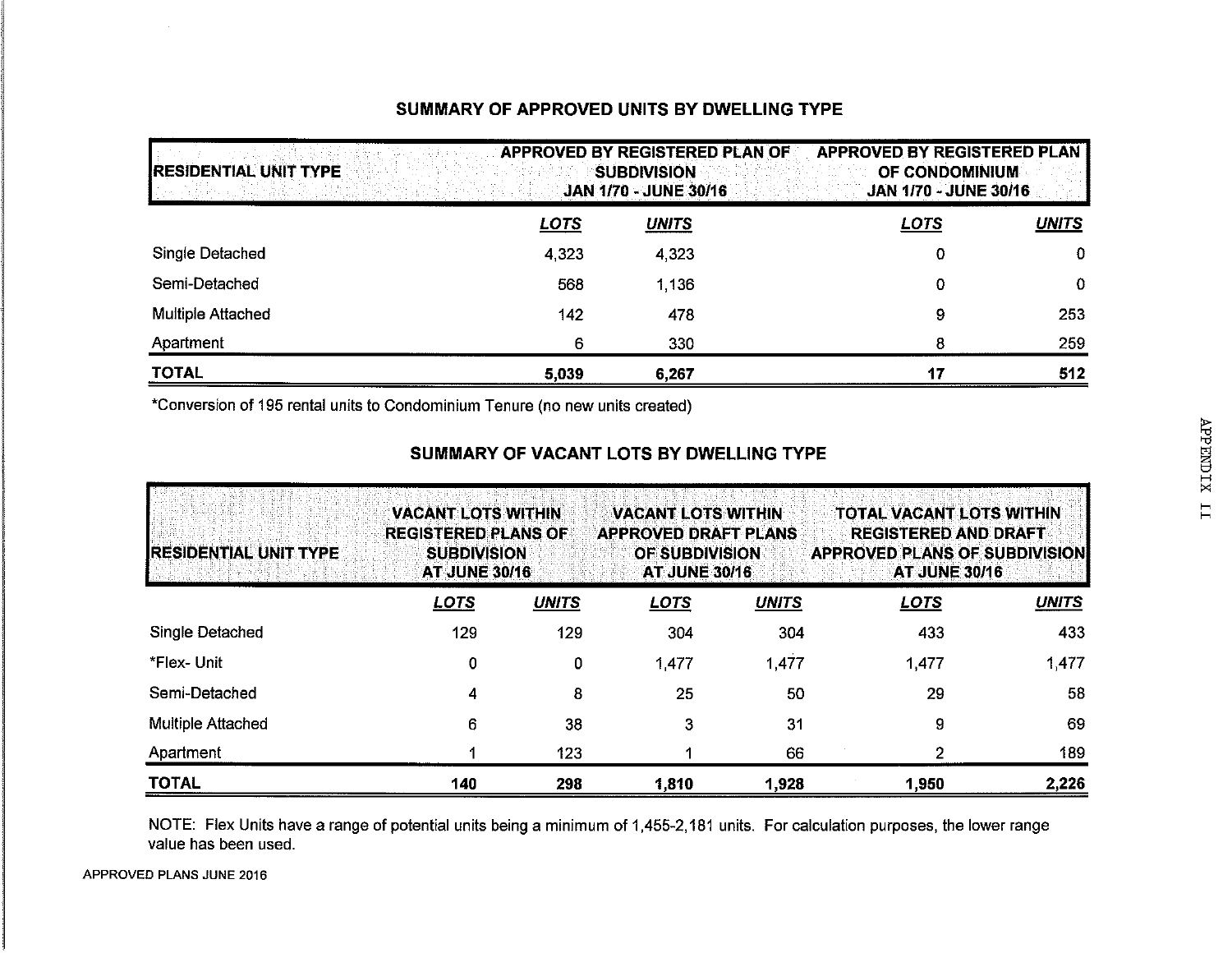|              |              |                               |                 | <b>TOTAL</b> |     |                | <b>SEMI-DETACHED</b> |              | <b>MULTIPLE</b><br><b>ATTACHED</b> |              |                  |              |
|--------------|--------------|-------------------------------|-----------------|--------------|-----|----------------|----------------------|--------------|------------------------------------|--------------|------------------|--------------|
| <b>YEAR</b>  | <b>REG'D</b> |                               | <b>PLANNING</b> |              |     | SINGLE-        |                      |              |                                    |              | <b>APARTMENT</b> |              |
| <b>REG'D</b> | PLAN         | <b>SUBDIVISION NAME</b>       | <b>DISTRICT</b> | <b>LOTS</b>  |     | UNITS DETACHED | <b>LOTS</b>          | <b>UNITS</b> | <b>LOTS</b>                        | <b>UNITS</b> | <b>LOTS</b>      | <b>UNITS</b> |
| 1970         | NS 5         | Heritage Park                 | $\mathbf{2}$    | 43           | 43  | 43             |                      | 0            |                                    |              |                  |              |
| 1971         | NS 8         | Bisson                        | 3               | 12           | 12  | 12             |                      | 0            |                                    |              |                  |              |
| 1971         | <b>NS 14</b> | Willson Heights Ext. 1        | 3               | 86           | 159 | 43             | 20                   | 40           | 23                                 | 76           |                  |              |
| 1972         | <b>NS 17</b> | <b>Sherwood Forest</b>        | $\overline{2}$  | 139          | 169 | 109            | 30                   | 60           |                                    |              |                  |              |
| 1972         | <b>NS 19</b> | <b>Centennial Park</b>        | $\overline{c}$  | 82           | 82  | 82             |                      | 0            |                                    |              |                  |              |
| 1972         | <b>NS 20</b> | <b>Westbrook Park Village</b> | 3               | 110          | 123 | 97             | 13                   | 26           |                                    |              |                  |              |
| 1973         | <b>NS 40</b> | Glen Park Estates Ext.        | $\overline{2}$  | 74           | 74  | 74             |                      | 0            |                                    |              |                  |              |
| 1974         | <b>NS43</b>  | Dougherty Estates Ext. 1      | $\overline{2}$  | Đ            | 48  | 4              | 4                    | 8            |                                    |              | 1                | 36           |
| 1974         | $M-13$       | <b>Woodfield Acres</b>        | 4               | 196          | 196 | 196            |                      | 0            |                                    |              |                  |              |
| 1975         | M-15         | Fazzalari                     | 2               | 9            | 9   | $\mathbf{9}$   |                      | 0            |                                    |              |                  |              |
| 1975         | M-23         | <b>Fairlawn Gardens</b>       | 1               | 56           | 56  | 56             |                      | 0            |                                    |              |                  |              |
| 1975         | M-24         | Seaway Park                   | 5               | 45           | 45  | 45             |                      | 0            |                                    |              |                  |              |
| 1975         | M-25         | Woodlawn Estates Ext. 1       | 1               | 22           | 42  | $\overline{c}$ | 20                   | 40           |                                    |              |                  |              |
| 1975         | M-27         | Viger Subdivision             | 5               | 56           | 75  | 37             | 19                   | 38           |                                    |              |                  |              |
| 1976         | M-34         | <b>Elmwood Extension</b>      | 6               | 15           | 15  | 15             |                      | 0            |                                    |              |                  |              |
| 1976         | M-35         | <b>Orchard Green</b>          | $\mathbf{2}$    | 39           | 39  | 39             |                      | 0            |                                    |              |                  |              |
| 1976         | M-36         | Bridlewood Ext. 1             | 2               | 48           | 81  | 15             | 33                   | 66           |                                    |              |                  |              |
| 1976         | M-44         | Bridlewood                    |                 | 195          | 245 | 145            | 50                   | 100          |                                    |              |                  |              |
| 1976         | M-47         | Orama Park                    | 1               | 52           | 52  | 52             |                      | $\Omega$     |                                    |              |                  |              |
| 1976         | M-50         | Woodlawn Estates Ph. III      | 1               | 106          | 111 | 101            | 5                    | 10           |                                    |              |                  |              |
| 1977         | M-55         | Suanna Park                   | 3               | 5            | 5   | 5              |                      | 0            |                                    |              |                  |              |
| 1977         | M-60         | Bridlewood Ext. II            | 1               | 12           | 22  | 10             | 1                    | 2            | 1                                  | 10           |                  |              |
| 1977         | M-62         | Willson Heights Ext. II       | $\mathbf 2$     | 98           | 98  | 98             |                      | 0            |                                    |              |                  |              |
| 1977         | M-63         | Glen Park Estates Ext. If     | $\overline{2}$  | 82           | 139 | 79             |                      | 0            |                                    |              | 3                | 60           |
| 1978         | M-68         | Mayfair Estates               | 3               | 71           | 139 | 3              | 68                   | 136          |                                    |              |                  |              |
| 1978         | M-69         | <b>Bridlewood North</b>       | 1               | 189          | 207 | 171            | 18                   | 36           |                                    |              |                  |              |
| 1978         | M-71         | Centennial Park Ext. I        | $\mathbf{2}$    | 18           | 34  | 2              | 16                   | 32           |                                    |              |                  |              |
| 1979         | M-75         | Doral Construction            | 1               | 1            | 111 |                |                      | 0            |                                    |              | 1                | 111          |
| 1979         | M-79         | <b>Fox Estates</b>            | 2               | 95           | 95  | 95             |                      | 0            |                                    |              |                  |              |
| 1979         | M-80         | <b>Fox Estates</b>            | 2               | 1            | -1  | 1              |                      | 0            |                                    |              |                  |              |
| 1979         | M-81         | <b>Fox Estates</b>            | 2               | 41           | 41  | 41             |                      | Ó            |                                    |              |                  |              |
| 1979         | M-82         | Wilkes Garden                 | 3               | 57           | 57  | 57             |                      | 0            |                                    |              |                  |              |
| 1980         | $ M-86 $     | <b>Black's Subdivision</b>    | 3               | 11           | 11  | 11             |                      | 0            |                                    |              |                  |              |

## **REGISTERED PLAN OF SUBDIVISION SUMMARY - JUNE 30, 2016**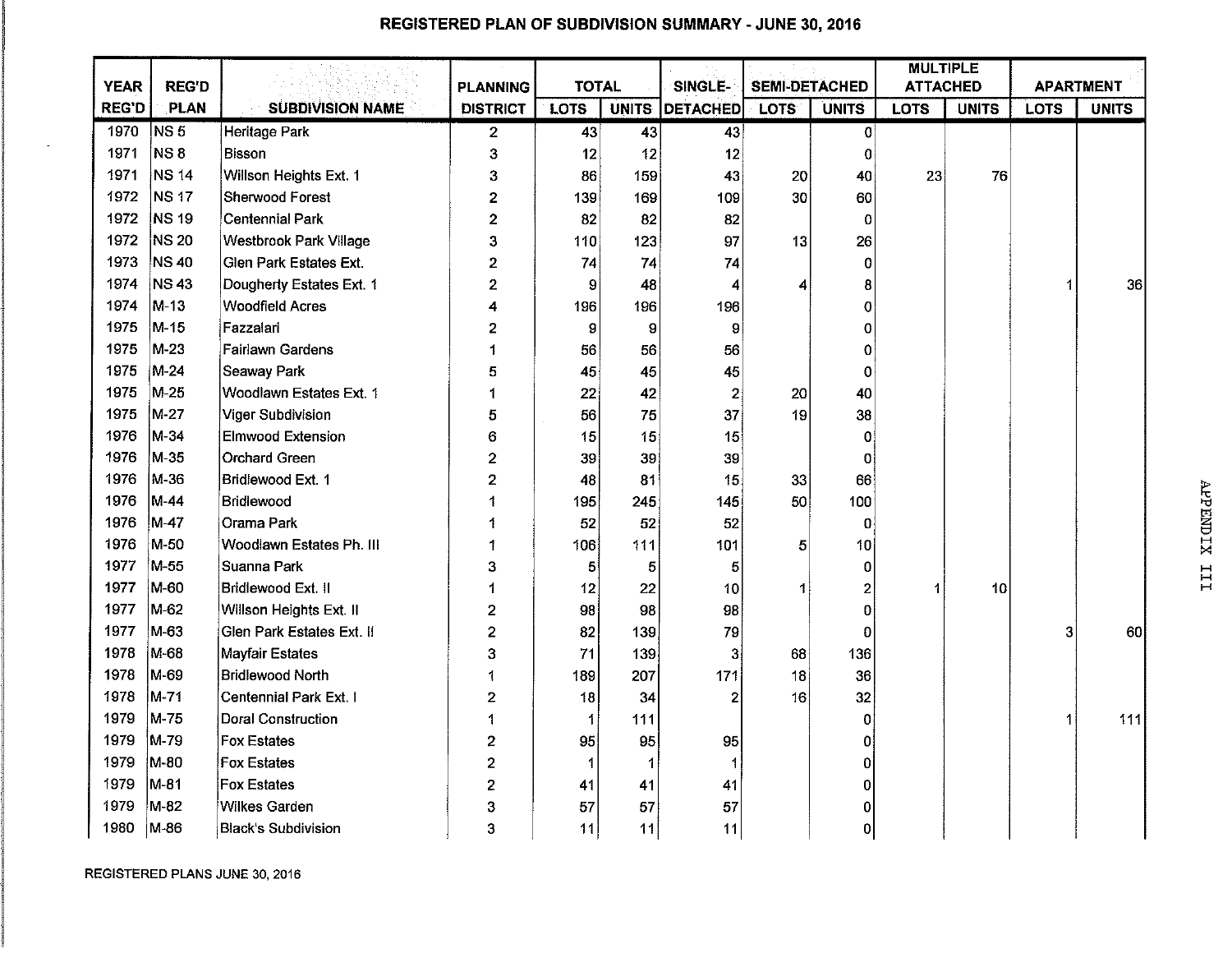|              |              |                                 |                  |              |     |                |                      |                | <b>MULTIPLE</b> |              |             |                  |
|--------------|--------------|---------------------------------|------------------|--------------|-----|----------------|----------------------|----------------|-----------------|--------------|-------------|------------------|
| <b>YEAR</b>  | <b>REG'D</b> |                                 | <b>PLANNING</b>  | <b>TOTAL</b> |     | SINGLE-        | <b>SEMI-DETACHED</b> |                | <b>ATTACHED</b> |              |             | <b>APARTMENT</b> |
| <b>REG'D</b> | <b>PLAN</b>  | <b>SUBDIVISION NAME</b>         | <b>DISTRICT</b>  | <b>LOTS</b>  |     | UNITS DETACHED | <b>LOTS</b>          | <b>UNITS</b>   | <b>LOTS</b>     | <b>UNITS</b> | <b>LOTS</b> | <b>UNITS</b>     |
| 1984         | 59M-99       | Guglielmi Subdivision           | з                | 4            | 4   | 41             |                      | $\Omega$       |                 |              |             |                  |
| 1987         | 59M-116      | Ricelawn Acres I                |                  | 34           | 34  | 34             |                      | 0              |                 |              |             |                  |
| 1987         | 59M-121      | Green Meadows Acres I           | 3                | 5            | 5   | 5              |                      | 0              |                 |              |             |                  |
| 1987         | 59M-122      | Glenwood Park I                 | 7                | 8            | 8   | 8              |                      | 0              |                 |              |             |                  |
| 1987         | 59M-125      | <b>Winfield Estates</b>         |                  | 85           | 85  | 85             |                      | 0              |                 |              |             |                  |
| 1987         | 59M-126      | Ricelawn Acres II               |                  | 57           | 57  | 57             |                      | 0              |                 |              |             |                  |
| 1987         | 59M-127      | Green Meadows Acres II          | 3                | 29           | 29  | 29             |                      | 0              |                 |              |             |                  |
| 1988         | 59M-132      | College View Estates            | $\overline{c}$   | 70           | 70  | 70             |                      | $\mathbf 0$    |                 |              |             |                  |
| 1988         | 59M-135      | Riverside Subdivision           | 6                | 10           | 20  |                | 10                   | 20             |                 |              |             |                  |
| 1988         | 59M-137      | <b>Ricelawn Acres III</b>       |                  | 47           | 61  | 33             | 14                   | 28             |                 |              |             |                  |
| 1988         | 59M-139      | College Park                    | 2                | 74           | 92  | 56             | 18                   | 36             |                 |              |             |                  |
| 1988         | 59M-152      | Kaywood Estates                 |                  | 10           | 10  | 10             |                      | $\mathbf 0$    |                 |              |             |                  |
| 1989         | 59M-153      | <b>Ricelawn Acres IV</b>        |                  | 58           | 58  | 58             |                      | 0              |                 |              |             |                  |
| 1989         | 59M-154      | Newton Plan                     | 2                | 8            | 8   |                |                      | 0              |                 |              |             |                  |
| 1989         | 59M-160      | <b>Bridlewood Extension</b>     | 2                | 17           | 34  |                | 17                   | 34             |                 |              |             |                  |
| 1989         | 59M-165      | North Valley Gardens            | 2                | 47           | 47  | 47             |                      | 0              |                 |              |             |                  |
| 1989         | 59M-169      | Westbrook Park Village II       | 3                | 25           | 31  | 19             | 6                    | 12             |                 |              |             |                  |
| 1990         | 59M-173      | Northwood Park                  |                  | 11           | 11  | 11             |                      | 0              |                 |              |             |                  |
| 1990         | 59M-176      | Woodlawn Estates Phase IV       |                  | 84           | 84  | 84             |                      | 0              |                 |              |             |                  |
| 1990         | 59M-177      | Blackheath                      | 6                | 15           | 30  |                | 15                   | 30             |                 |              |             |                  |
| 1990         | 59M-178      | College Park Phase II           |                  | 18           | 36  |                | 18                   | 36             |                 |              |             |                  |
| 1990         | 59M-191      | Fox Estates Phase III           | 2                | 41           | 41  | 41             |                      | 0              |                 |              |             |                  |
| 1991         | 59M-199      | Riverside 2                     | 6                | 28           | 56  |                | 28                   | 56             |                 |              |             |                  |
| 1992         | 59M-205      | Stoneybrook Crescent            |                  | 8            | 8   | 8              |                      | 0              |                 |              |             |                  |
| 1993         | 59M-206      | Nelles Court                    | 5                | 19           | 19  | 19             |                      | 0              |                 |              |             |                  |
| 1994         | 59M-211      | Seaway Heights Phase 1          |                  | 55           | 72  | 38             | 17                   | 34             |                 |              |             |                  |
| 1994         | 59M-212      | Marc Court                      | 5                | 8            | 14  | 2              | 6                    | 12             |                 |              |             |                  |
| 1994         | 59M-213      | Seaway Heights Phase 2          |                  | 71           | 84  | 58             | 13                   | 26             |                 |              |             |                  |
| 1994         | 59M-215      | <b>Fitch Street Subdivision</b> | 2                | 23           | 23  | 23             |                      | 0              |                 |              |             |                  |
| 1995         | 59M-222      | Meadows Subdivision             | 1                | 111          | 111 | 111            |                      | O              |                 |              |             |                  |
| 1996         | 59M-226      | Cedar Park Estates              |                  | 40           | 40  | 40             |                      | 0              |                 |              |             |                  |
| 1996         | 59M-230      | Towpath Village                 | 1                | 155          | 204 | 130            | 19                   | 38             | 6               | 36           |             |                  |
| 1996         | 59M-231      | <b>Riverview Two</b>            | 6                | 10           | 20  |                | 10 <sub>1</sub>      | 20             |                 |              |             |                  |
| 1997         | 59M-242      | Meadows Extension Subdivision   |                  | 16           | 16  | 16             |                      | $\overline{0}$ |                 |              |             |                  |
| 1998         | 59M-246      | South Pelham Subdivision        | $\boldsymbol{2}$ | 187          | 235 | 153            | 33                   | 66             | 1               | 16           |             |                  |

 $\star$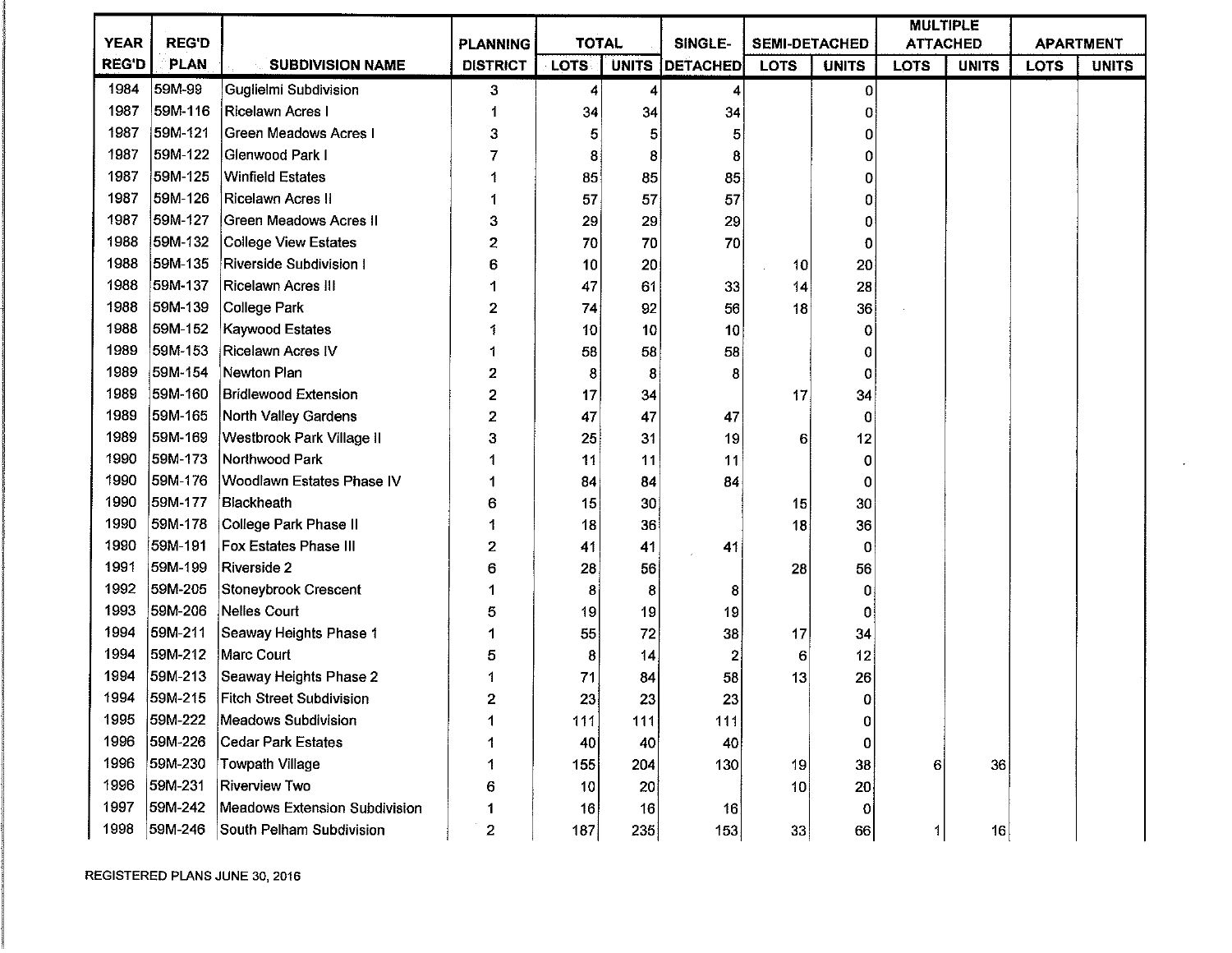|              |              |                                   |                 |              |                 |          |                      |              | <b>MULTIPLE</b> |              |             |                  |
|--------------|--------------|-----------------------------------|-----------------|--------------|-----------------|----------|----------------------|--------------|-----------------|--------------|-------------|------------------|
| <b>YEAR</b>  | <b>REG'D</b> |                                   | <b>PLANNING</b> | <b>TOTAL</b> |                 | SINGLE-  | <b>SEMI-DETACHED</b> |              | <b>ATTACHED</b> |              |             | <b>APARTMENT</b> |
| <b>REG'D</b> | <b>PLAN</b>  | <b>SUBDIVISION NAME</b>           | <b>DISTRICT</b> | <b>LOTS</b>  | <b>UNITS</b>    | DETACHED | LOTS.                | <b>UNITS</b> | <b>LOTS</b>     | <b>UNITS</b> | <b>LOTS</b> | <b>UNITS</b>     |
| 1998         | 59M-247      | Regatta Subdivision               | 7               | 79           | 79              | 79       |                      | 0            |                 |              |             |                  |
| 1998         | 59M-249      | <b>Forest Heights</b>             | 2               | 12           | 12              | 12       |                      | 0            |                 |              |             |                  |
| 1998         | 59M-256      | Cedar Park Extension              | 1               | 30           | 30 <sub>2</sub> | 30       |                      | 0            |                 |              |             |                  |
| 1998         | 59M-258      | Nathalie Heights                  | 6               | 16           | 16              | 16       |                      | 0            |                 |              |             |                  |
| 1999*        | 59M-269      | St. Andrew's Terrace              | 4               | 174          | 174             | 112      |                      | 0            | 62              | 62           |             |                  |
| 2000         | 59M-277      | <b>Woodhaven Estates</b>          | 2               | 61           | 61              | 61       |                      | 0            |                 |              |             |                  |
| 2001         | 59M-286      | <b>Towpath Village Extension</b>  |                 | 33           | 49              | 29       |                      | 0            | 4               | 20           |             |                  |
| 2001         | 59M-288      | <b>Clare Avenue Estates</b>       | 2               | 17           | 17              | 17       |                      | 0            |                 |              |             |                  |
| 2001         | 59M-289      | <b>Willow Landing</b>             |                 | 16           | 66              |          | 6                    | 12           | 10              | 54           |             |                  |
| 2002         | 59M-294      | Larchwood Circle Extension        |                 | 14           | 14              | 14       |                      | 0            |                 |              |             |                  |
| 2002         | 59M-299      | <b>Harvest Estates</b>            | 3               | 75           | 75              | 75       |                      | 0            |                 |              |             |                  |
| 2002         | 59M-301      | <b>Welland River Estates</b>      | 3               | 18           | 18              | 18       |                      | 0            |                 |              |             |                  |
| 2003         | 59M-311      | <b>Bridgewater Court</b>          |                 | 10           | 20              |          | 10                   | 20           |                 |              |             |                  |
| 2004         | 59M-320      | Draper's Creek Estates            | 3               | 66           | 66              | 66       |                      | 0            |                 |              |             |                  |
| 2004         | 59M-321      | <b>Stoneybrook Extension</b>      |                 | 16           | 16              | 16       |                      | 0            |                 |              |             |                  |
| 2004         | 59M-326      | The Masters at Hunters Pointe     | 4               | 23           | 23              | 23       |                      | 0            |                 |              |             |                  |
| 2004         | 59M-328      | Whispering Pines **               | 2               | 28           | 28              | 28       |                      | 0            |                 |              |             |                  |
| 2005         | 59M-332      | Stonegate Estates                 | 3               | 7            |                 |          |                      | 0            |                 |              |             |                  |
| 2005         | 59M-336      | Harvest Estates Phase 3           | 3               | 42           | 42              | 42       |                      | 0            |                 |              |             |                  |
| 2006         | 59M-343      | Clare Avenue Phase 2              | 2               | 7            |                 |          |                      | 0            |                 |              |             |                  |
| 2006         | 59M-346      | Promenade Subdivision             | 5               | 8            | 16              |          | 8                    | 16           |                 |              |             |                  |
| 2006         | 59M-351      | Riverside West                    | 6               | 29           | 29              | 29       |                      | 0            |                 |              |             |                  |
| 2006         | 59M-355      | Brookhaven                        | 2               | 23           | 23              | 23       |                      | 0            |                 |              |             |                  |
| 2006         | 59M-356      | <b>Whispering Pines Extension</b> | 2               | 4            | 23              |          |                      | 0            |                 | 23           |             |                  |
| 2007         | 59M-359      | <b>Webber Estates</b>             | 3               | 72           | 102             | 65       |                      | O            |                 | 37           |             |                  |
| 2007         | 59M-360      | Tetherwood                        | 5               | 90           | 90              | 90       |                      | Ω            |                 |              |             |                  |
| 2007         | 59M-361      | Woodlawn Meadows                  | 2               | 40           | 40              | 40       |                      | 0            |                 |              |             |                  |
| 2007         | 59M-364      | Michael Estates                   | 2               | 24           | 24              | 24       |                      | Ω            |                 |              |             |                  |
| 2008         | 59M-369      | <b>Blue River Phase 1</b>         | 3               | 9            | 9               | 9        |                      |              |                 |              |             |                  |
| 2008         | 59M-371      | <b>Clare Estates</b>              |                 | 16           | 16              | 16       |                      |              |                 |              |             |                  |
| 2008         | 59M-373      | Block 150                         |                 | 8            | 10              | 7        |                      | 0            |                 | 3            |             |                  |
| 2008         | 59M-374      | Coyle Creek                       | 3               | 80           | 122             | 79       |                      |              |                 | 43           |             |                  |
| 2009         | 59M-378      | Shipview Court                    | 5               | 15           | 31              |          | 14                   | 28           |                 | 3            |             |                  |
| 2010         | 59M-380      | Blue River Phase 2                | 3               | 44           | 50              | 42       |                      |              |                 | 8            |             |                  |
| 2011         | 59M-383      | Clare Estates Phase 2             | 3               | 12           | 12              | 12       |                      |              |                 |              |             |                  |
| 2011         | 59M-385      | <b>Pine Creek Estates</b>         | 2               | 27           | 27              | 27       |                      |              |                 |              |             |                  |

REGISTERED PLANS JUNE 30, 2016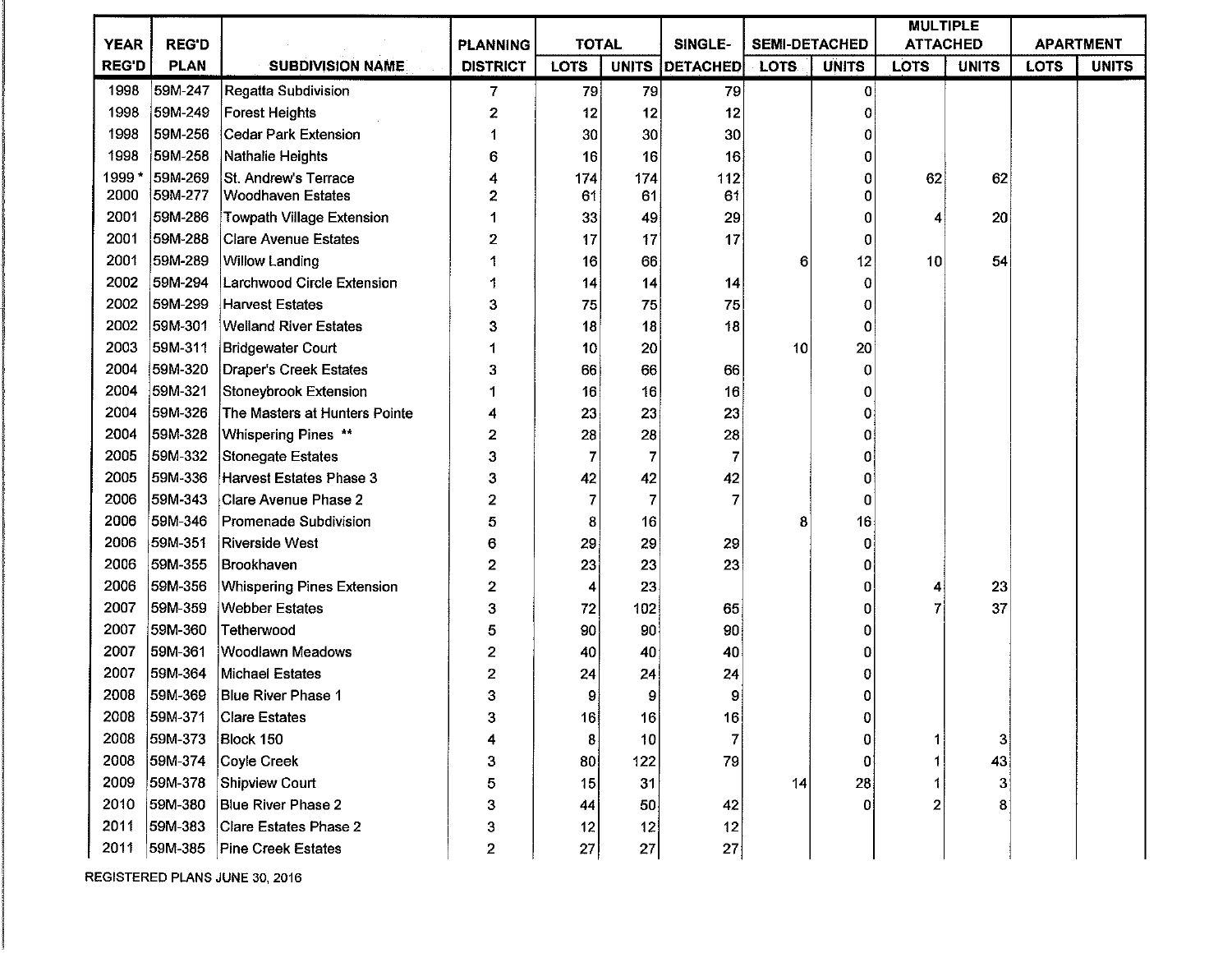|              |              |                             |                 |                  |              |                 |                      |              | <b>MULTIPLE</b> |              |      |                  |
|--------------|--------------|-----------------------------|-----------------|------------------|--------------|-----------------|----------------------|--------------|-----------------|--------------|------|------------------|
| <b>YEAR</b>  | <b>REG'D</b> |                             | <b>PLANNING</b> | TOTAL            |              | SINGLE-         | <b>SEMI-DETACHED</b> |              | <b>ATTACHED</b> |              |      | <b>APARTMENT</b> |
| <b>REG'D</b> | <b>PLAN</b>  | <b>SUBDIVISION NAME</b>     | <b>DISTRICT</b> | <b>LOTS</b>      | <b>UNITS</b> | <b>DETACHED</b> | <b>LOTS</b>          | <b>UNITS</b> | <b>LOTS</b>     | <b>UNITS</b> | LOTS | <b>UNITS</b>     |
| 2012         | 59M-387      | <b>First Avenue Estates</b> |                 |                  |              |                 |                      |              |                 |              |      |                  |
| 2012         | 59M-389      | North Village - Phase 1     | 4               | 60               | 60           | 60              |                      |              |                 |              |      |                  |
| 2012         | 59M-392      | Clare Estates 3             | 6               | 126 <sub>1</sub> | 301          | 113             |                      |              | 12              | 65           |      | 123 l            |
| 2012         | 159M-402     | <b>Woods View Estates</b>   | 2               | 14               | 17           | 11              |                      | 6.           |                 |              |      |                  |
| 2013         | 159M-404     | Coyle Creek Estates Phase 6 | 3               |                  | 26           |                 |                      |              |                 | 22           |      |                  |
| 2014         | 59M-410      | <b>Forest Creek Estates</b> | 2               | 18               | 18           | 18              |                      |              |                 |              |      |                  |
|              |              | Total                       |                 | 5,039            | 6,267        | 4,323           | 568                  | 1,136        | 142             | 478          |      | 330              |

• Amended to reflect reduction in lots due to Part Lot Control and subsequent new Plan of Subdivision

•• Apartment lot and units deleted by new Plan of Subdivision. Whispering Pines Extension created 4 street townhouse lots with 23 units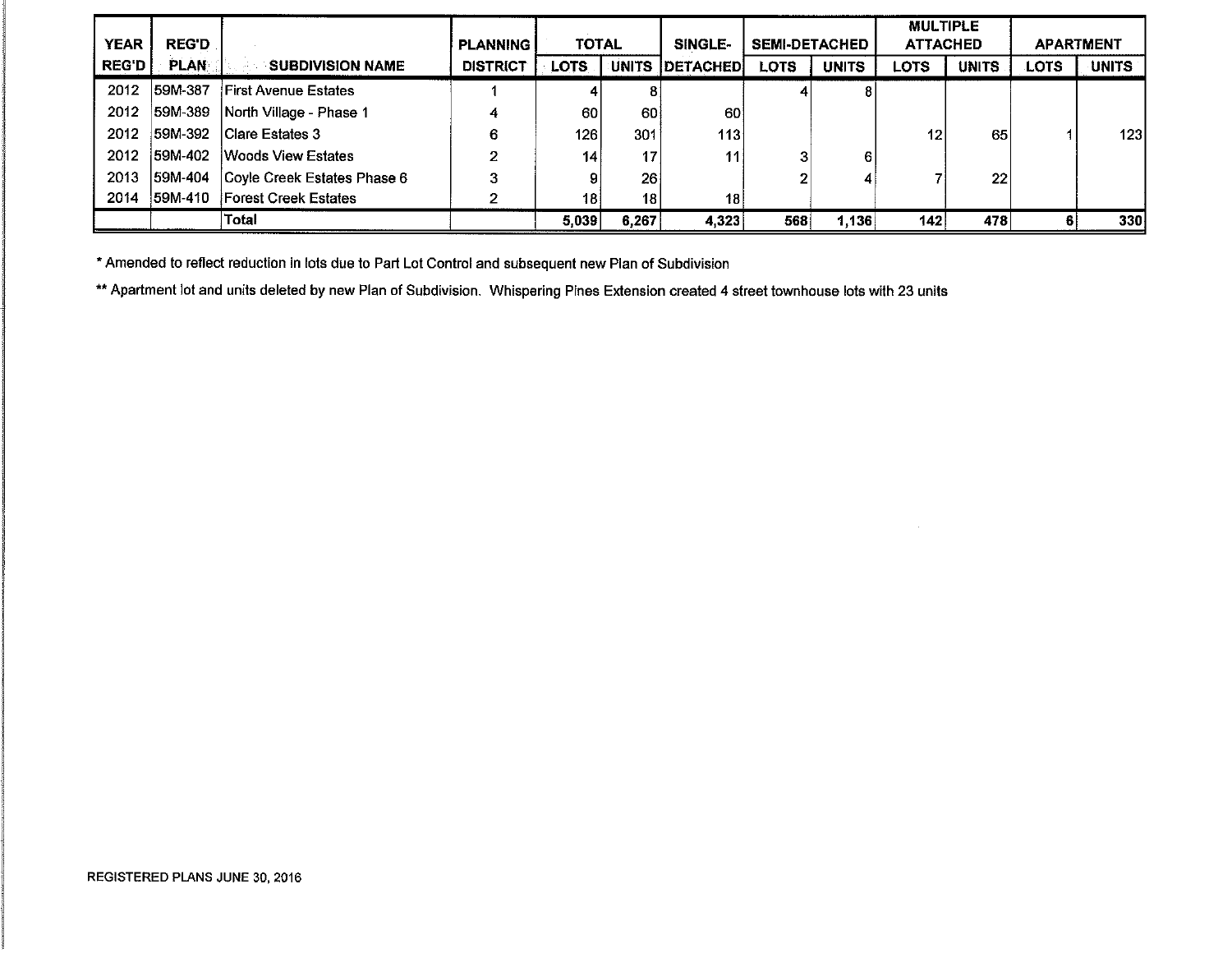|              |               |                               |                 |              |              |          |                      |              | <b>MULTIPLE</b> |              |                  |              |
|--------------|---------------|-------------------------------|-----------------|--------------|--------------|----------|----------------------|--------------|-----------------|--------------|------------------|--------------|
| <b>YEAR</b>  | <b>REG'D</b>  |                               | <b>PLANNING</b> | <b>TOTAL</b> |              | SINGLE-  | <b>SEMI-DETACHED</b> |              | <b>ATTACHED</b> |              | <b>APARTMENT</b> |              |
| <b>REG'D</b> | <b>PLAN</b>   | <b>SUBDIVISION NAME</b>       | <b>DISTRICT</b> | <b>LOTS</b>  | <b>UNITS</b> | DETACHED | LOTS:                | <b>UNITS</b> | <b>LOTS</b>     | <b>UNITS</b> | LOTS.            | <b>UNITS</b> |
| 1979         | NSC10         | Fairview Estates Phase I      | 6               |              | 100          |          |                      |              |                 | 100          |                  |              |
| 1988         | NSC17         | St. Charles Village           | 6               |              | 19           |          |                      |              |                 | 19           |                  |              |
| 1990         | <b>NSC20</b>  | Cambria Court                 | 2               |              | 12           |          |                      |              |                 |              |                  | 12           |
| 1990         | <b>NSC27</b>  | Greenpointe Condominiums      | 2               |              | 24           |          |                      |              |                 | 24           |                  |              |
| 1995         | NSC47         | Sharma Townhouses             | $\overline{2}$  |              | 11           |          |                      |              |                 | 11           |                  |              |
| 1997         | NSC51         | Policella Townhouses          | 2               |              | 24           |          |                      |              |                 | 24           |                  |              |
| 2000         | NSC58         | 42 Rice Road                  | 2               |              | 37           |          |                      |              |                 |              |                  | 37           |
| 2000         | NSC60         | 63 Empire Street              | 5               |              | 14           |          |                      |              |                 | 14           |                  |              |
| 2000         | NSC61         | 810 Clare Avenue              |                 |              | 6            |          |                      |              |                 | 6            |                  |              |
| 2001         | NSC53         | 1485 Thorold Road             | 2               |              | 60           |          |                      |              |                 |              |                  | 60           |
| 2001         | NSC63         | 117 Willson Road              | 3               |              | 18           |          |                      |              |                 |              |                  | 18           |
| 2003         | NSC70         | 162 First Street              | 5               |              | 19           |          |                      |              |                 | 19           |                  |              |
| 2007         | <b>NSC88</b>  | Kings Manor Inc.              | 2               | з            | 60           |          |                      |              |                 |              | 3                | 60           |
|              |               | (22, 36, 42, Glen Park Drive) |                 |              |              |          |                      |              |                 |              |                  |              |
| 2009         | <b>NSC106</b> | 330 Prince Charles Drive      | 6               |              | 72           |          |                      |              |                 |              |                  | 72           |
| 2010         | NSVLC109      | 70 Elmwood Avenue             | 6               |              | 36           |          |                      |              |                 | 36           |                  |              |
|              |               | Total                         |                 | 17           | 512          |          |                      |              | 9               | 253          | 8                | 259          |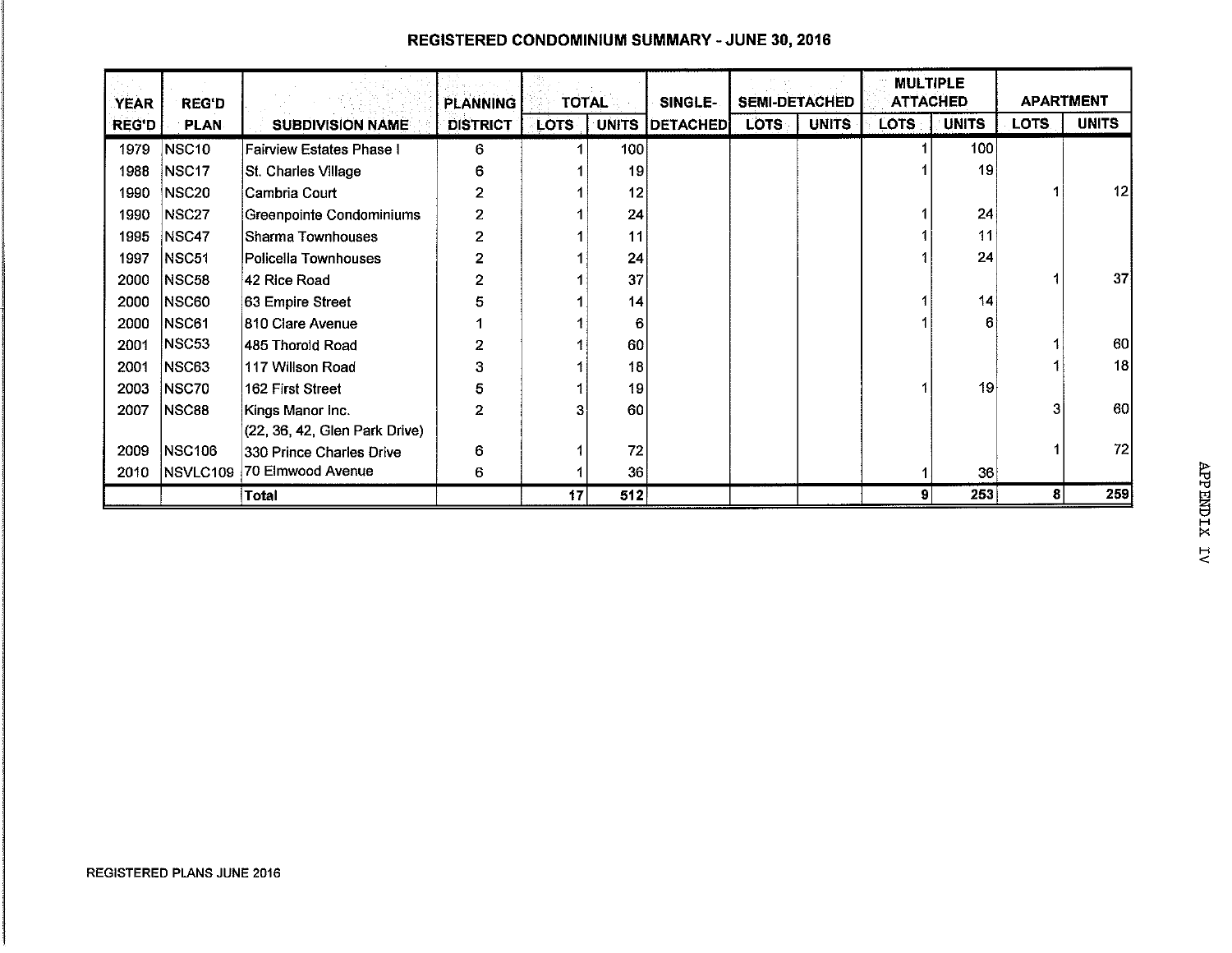## **VACANT LOTS REMAINING IN REGISTERED PLANS OF SUBDIVISION - JUNE 30, 2016**

| PLAN NO. | <b>SUBDIVISION NAME</b>     | <b>PLANNING</b><br><b>DISTRICT</b> | <b>YEAR</b> | <b>ZONING</b>        | <b>VACANT</b><br><b>LOTS</b><br><b>DEC31/15</b> | ្សា | F.             | M  |                | A M            |                         | J              | J | 'A | -S | <b>NO. VACANT LOTS ON MONTHLY BASIS</b><br>ு⊙ | - N | $\blacksquare$ | <b>TOTAL</b><br><b>PERMITS</b> | <b>VACANT</b><br>LOTS<br><b>JUN30/16</b>                                            |  |
|----------|-----------------------------|------------------------------------|-------------|----------------------|-------------------------------------------------|-----|----------------|----|----------------|----------------|-------------------------|----------------|---|----|----|-----------------------------------------------|-----|----------------|--------------------------------|-------------------------------------------------------------------------------------|--|
| M-44     | Bridlewood                  |                                    | 1976        | Single               |                                                 |     |                |    |                |                |                         |                |   |    |    |                                               |     |                |                                |                                                                                     |  |
| M-47     | Orama Park                  | $\overline{2}$                     | 1976        | Single               |                                                 |     |                |    |                |                |                         |                |   |    |    |                                               |     |                |                                |                                                                                     |  |
| M-60     | Bridlewood Extension II     | $\overline{2}$                     | 1977        | Single               |                                                 |     |                |    |                |                |                         | 4              |   |    |    |                                               |     |                |                                |                                                                                     |  |
|          |                             |                                    |             | Townhouse            |                                                 |     |                |    |                |                |                         |                |   |    |    |                                               |     |                |                                |                                                                                     |  |
|          |                             |                                    |             | $(10 \text{ units})$ |                                                 |     |                |    |                |                |                         |                |   |    |    |                                               |     |                |                                |                                                                                     |  |
| M-63     | Glen Park Extension 1       | $\boldsymbol{2}$                   | 1977        | Single               |                                                 |     |                |    |                |                |                         |                |   |    |    |                                               |     |                |                                |                                                                                     |  |
| M-68     | Mayfair Estates             | 6                                  | 1978        | Semi                 |                                                 |     | $\overline{2}$ |    | $\overline{c}$ | $\overline{2}$ | 2                       | $\overline{2}$ |   |    |    |                                               |     |                |                                |                                                                                     |  |
| 59M-99   | Guglielmi Subdivision       | 3                                  | 1984        | Single               |                                                 |     |                |    |                |                |                         |                |   |    |    |                                               |     |                |                                |                                                                                     |  |
| 59M-125  | Winfield Estates            |                                    | 1987        | Single               |                                                 |     |                |    |                |                |                         |                |   |    |    |                                               |     |                |                                |                                                                                     |  |
| 59M-127  | Green Meadows Acres II      | 3                                  | 1987        | Single               |                                                 |     |                |    |                |                |                         |                |   |    |    |                                               |     |                |                                |                                                                                     |  |
| 59M-132  | College View Estates        | 2                                  | 1987        | Single               |                                                 |     |                |    |                |                |                         |                |   |    |    |                                               |     |                |                                | $\frac{1}{2}$ $\frac{1}{2}$ $\frac{1}{2}$ $\frac{1}{2}$ $\frac{1}{2}$ $\frac{1}{2}$ |  |
| 59M-137  | Ricelawn Acres III          |                                    | 1988        | Single               |                                                 |     |                |    |                |                |                         |                |   |    |    |                                               |     |                |                                |                                                                                     |  |
| 59M-152  | Kaywood Estates             |                                    | 1988        | Single               |                                                 |     |                |    |                |                |                         |                |   |    |    |                                               |     |                |                                |                                                                                     |  |
| 59M-191  | Fox Estates - Phase III     | 2                                  | 1990        | Single               |                                                 |     | 2              |    | 2              | 2              | $\mathbf 2$             | $\overline{2}$ |   |    |    |                                               |     |                |                                |                                                                                     |  |
| 59M-246  | South Pelham                | 2                                  | 1998        | Single               |                                                 | 3   | 3              |    | 3              | 3              | 3                       | 3              |   |    |    |                                               |     |                |                                |                                                                                     |  |
| 59M-247  | Regatta                     |                                    | 1998        | Single               | 28                                              | 28  | 28             | 28 |                | 28             | 28                      | 28             |   |    |    |                                               |     |                |                                | 28                                                                                  |  |
| 59M-249  | <b>Forest Heights</b>       | $\mathbf{2}$                       | 1998        | Single               |                                                 |     |                |    | 3              | 3              | 3                       | 3              |   |    |    |                                               |     |                |                                |                                                                                     |  |
| 59M-288  | <b>Clare Avenue Estates</b> | $\boldsymbol{2}$                   | 2001        | Single               |                                                 |     |                |    |                |                | 1                       | 1              |   |    |    |                                               |     |                |                                |                                                                                     |  |
| 59M-326  | The Masters (Phase 1)       | 4                                  | 2004        | Single               |                                                 | 3   | 3              |    | 3              | 3              | 3                       | 3              |   |    |    |                                               |     |                |                                | 3                                                                                   |  |
| 59M-332  | Stonegate Estates           | 3                                  | 2005        | Single               |                                                 | 3   | 3              |    | 3              | 3              | 3                       | 3              |   |    |    |                                               |     |                |                                | 3                                                                                   |  |
| 59M-351  | Riverside West              | 6                                  | 2006        | Single               |                                                 |     |                |    |                | 3              | 3                       | 3              |   |    |    |                                               |     |                |                                |                                                                                     |  |
| 59M-355  | Brookhaven                  | $\mathbf 2$                        | 2006        | Single               |                                                 |     |                |    |                | 4              | 4                       | 4              |   |    |    |                                               |     |                |                                |                                                                                     |  |
| 59M-359  | Webber Estates              | 3                                  | 2007        | Single               |                                                 |     |                |    | $\Omega$       | 0              | 0                       | $\mathbf 0$    |   |    |    |                                               |     |                |                                |                                                                                     |  |
|          |                             |                                    |             | Townhouse            |                                                 |     |                |    |                |                |                         |                |   |    |    |                                               |     |                |                                |                                                                                     |  |
|          |                             | 2                                  |             | (9 units)            |                                                 | 2   | 2              |    | 2              | $\mathbf{2}$   | 2                       | $\mathbf{2}$   |   |    |    |                                               |     |                |                                |                                                                                     |  |
| 59M-360  | Tetherwood                  | 5                                  | 2007        | Single               |                                                 | 3   | 2              |    |                |                |                         |                |   |    |    |                                               |     |                |                                |                                                                                     |  |
| 59M-361  | <b>Woodlawn Meadows</b>     | $\boldsymbol{2}$                   | 2007        | Single               |                                                 |     |                |    |                | $\overline{c}$ | 2                       | 2              |   |    |    |                                               |     |                |                                |                                                                                     |  |
| 59M-364  | <b>Michael Estates</b>      | $\mathbf{2}$                       | 2007        | Single               |                                                 |     |                |    |                |                |                         |                |   |    |    |                                               |     |                |                                |                                                                                     |  |
| 59M-369  | Blue River Phase 1          | 3                                  | 2008        | Single               |                                                 |     |                |    |                |                |                         |                |   |    |    |                                               |     |                |                                |                                                                                     |  |
| 59M-371  | <b>Clare Estates</b>        | 3                                  | 2008        | Single               |                                                 |     |                |    |                | 0              | 0                       | ٥              |   |    |    |                                               |     |                |                                |                                                                                     |  |
| 59M-374  | Coyle Creek ***             | 3                                  | 2008        | Single               |                                                 |     | 3              |    | 2              | $\overline{c}$ | $\overline{\mathbf{c}}$ |                |   |    |    |                                               |     |                |                                |                                                                                     |  |
| 59M-378  | Shipview Court ***          | 5                                  | 2009        | Semi                 |                                                 |     |                |    |                |                |                         |                |   |    |    |                                               |     |                |                                |                                                                                     |  |
| 59M-380  | Blue River (Phase 2)        | 3                                  | 2010        | Single               |                                                 |     |                |    |                |                |                         |                |   |    |    |                                               |     |                |                                |                                                                                     |  |
| 59M-385  | Pine Creek Estates          | $\mathbf{2}$                       | 2011        | Single               | 91                                              | 9   | 9              | ρ  |                | 9              |                         |                |   |    |    |                                               |     |                | $\overline{2}$                 | 7                                                                                   |  |

VACANT LOTS REMAINING JUNE 2016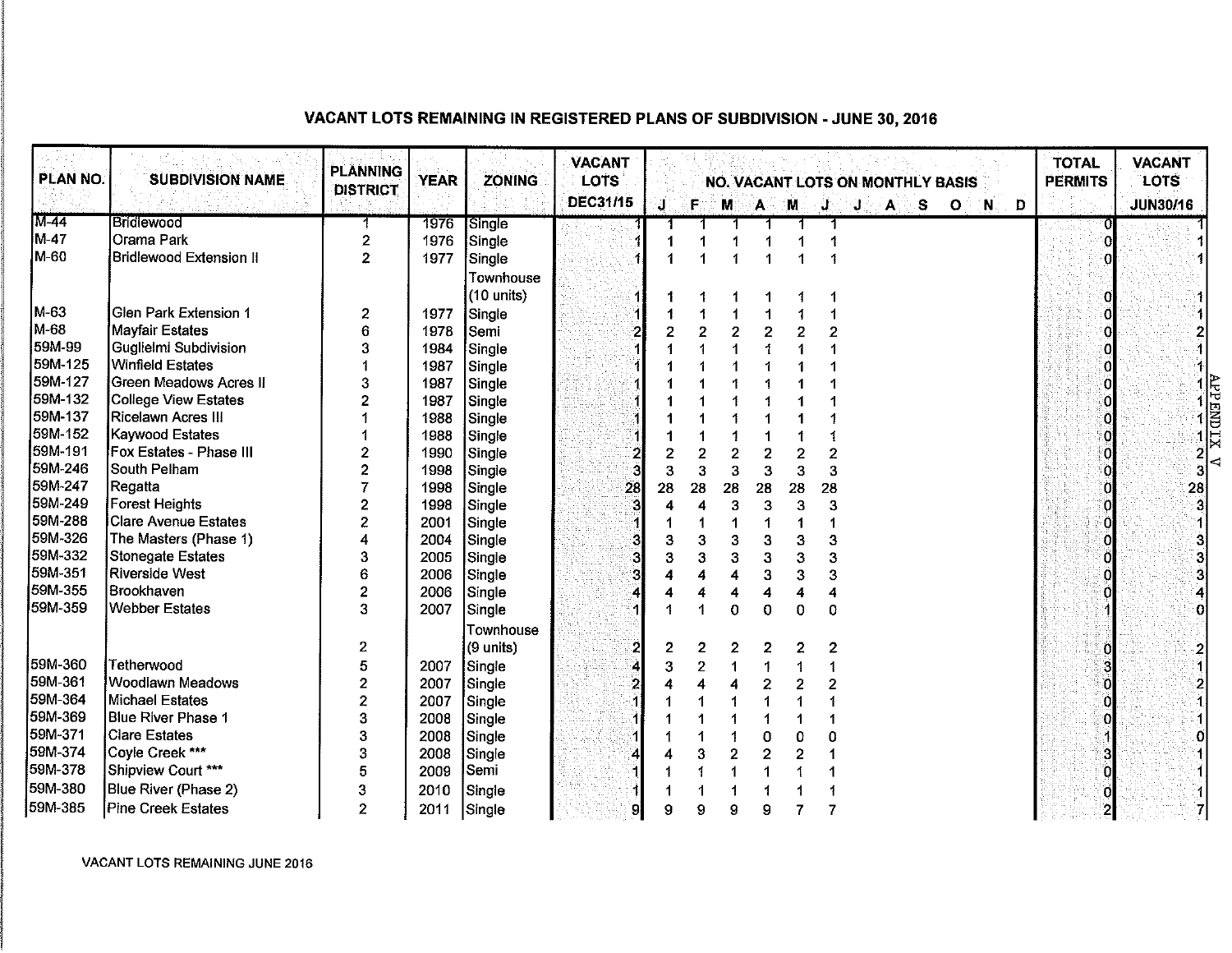| PLAN NO. | <b>SUBDIVISION NAME</b>      | <b>PLANNING</b><br><b>DISTRICT</b> | <b>YEAR</b> | <b>ZONING</b>                              | <b>VACANT</b><br>LOTS |    |      |             |              |              | NO. VACANT LOTS ON MONTHLY BASIS |  |  |                                     | <b>TOTAL</b><br><b>PERMITS</b> |     | <b>VACANT</b><br><b>LOTS</b> |               |
|----------|------------------------------|------------------------------------|-------------|--------------------------------------------|-----------------------|----|------|-------------|--------------|--------------|----------------------------------|--|--|-------------------------------------|--------------------------------|-----|------------------------------|---------------|
|          |                              |                                    |             |                                            | <b>DEC31/15</b>       | J  | le⊙- | M           | $\mathbf{A}$ | M            | J.                               |  |  | $J = A \otimes S = O \otimes N = D$ |                                |     | <b>JUN30/16</b>              |               |
| 59M-387  | <b>First Avenue Estates</b>  |                                    | 2012        | Semi                                       |                       |    |      |             |              |              |                                  |  |  |                                     |                                |     |                              |               |
| 59M-389  | North Village Phase 1        | 4                                  | 2012        | Single                                     | 16 <sub>l</sub>       | 16 | 14   | 13          | 13           | 11           | -11                              |  |  |                                     |                                |     |                              | -111          |
| 59M-392  | <b>IClare Estates 3</b>      |                                    | 2012        | Single                                     | 54                    | 54 | 54   | 48          | 43           | 42           | - 41                             |  |  |                                     |                                | 13I |                              | -41           |
|          |                              |                                    |             | lTownhouse<br>(19 units)                   | 51                    | 5  | 5.   | 5.          | 4            | 4            | 3                                |  |  |                                     |                                | 21  |                              | 3             |
|          |                              |                                    |             | <b>Apartments</b><br>$(123 \text{ units})$ |                       |    |      |             |              |              |                                  |  |  |                                     |                                | Ò١  |                              |               |
| 159M-402 | <b>IWoods View Estates</b>   | 2                                  | 2013        | Single                                     | Al                    |    |      |             |              |              |                                  |  |  |                                     |                                |     |                              |               |
| 159M-410 | <b>IForest Creek Estates</b> |                                    | 2014        | Single                                     |                       |    | 2.   | $2^{\circ}$ | 2            | $\mathbf{2}$ | 2                                |  |  |                                     |                                |     |                              | $\frac{1}{2}$ |
|          |                              |                                    |             |                                            | 175                   |    |      |             |              |              |                                  |  |  |                                     |                                | 35  | 140                          |               |

 $\mathcal{L}^{\mathcal{L}}(\mathcal{L}^{\mathcal{L}})$  and  $\mathcal{L}^{\mathcal{L}}(\mathcal{L}^{\mathcal{L}})$  and  $\mathcal{L}^{\mathcal{L}}(\mathcal{L}^{\mathcal{L}})$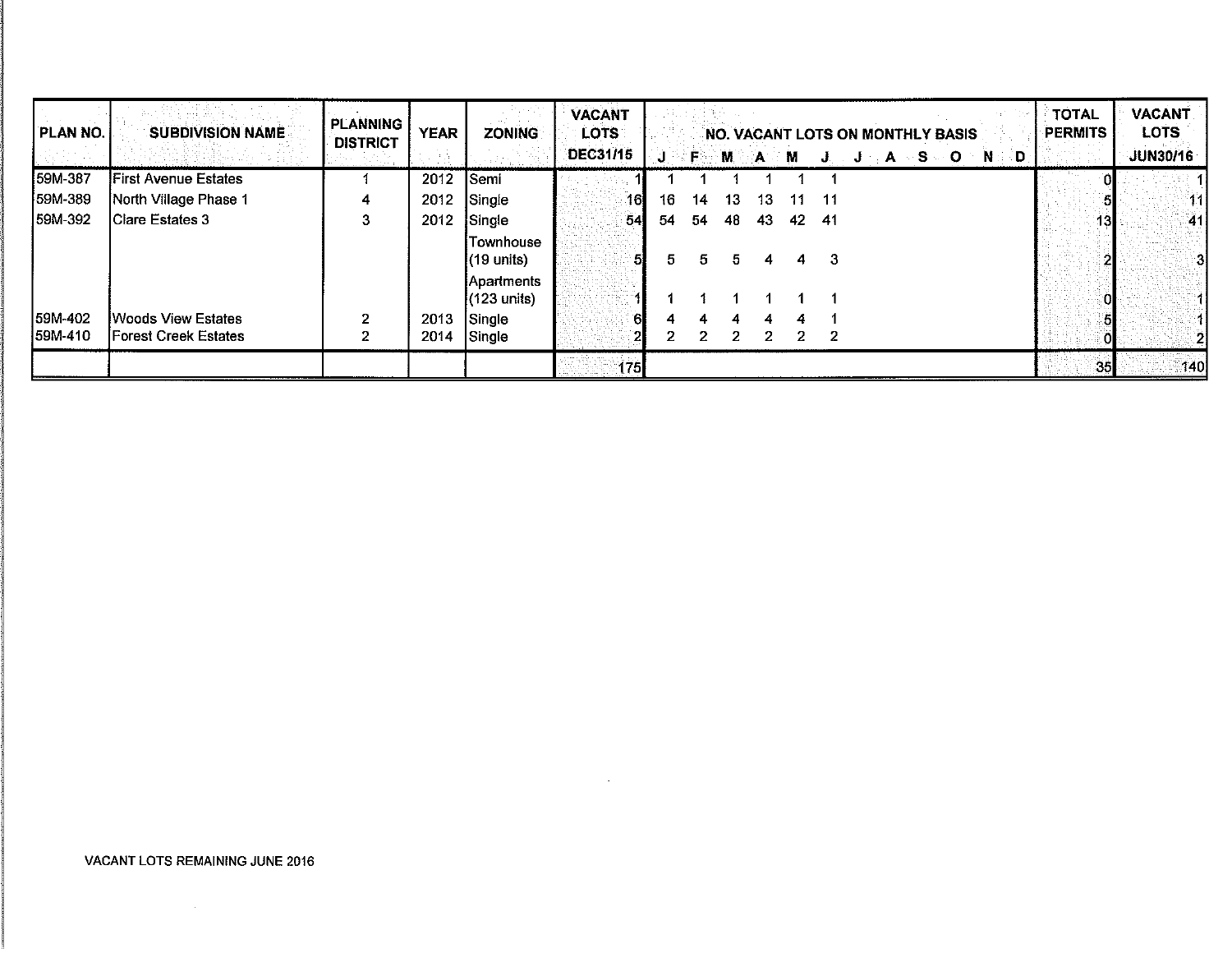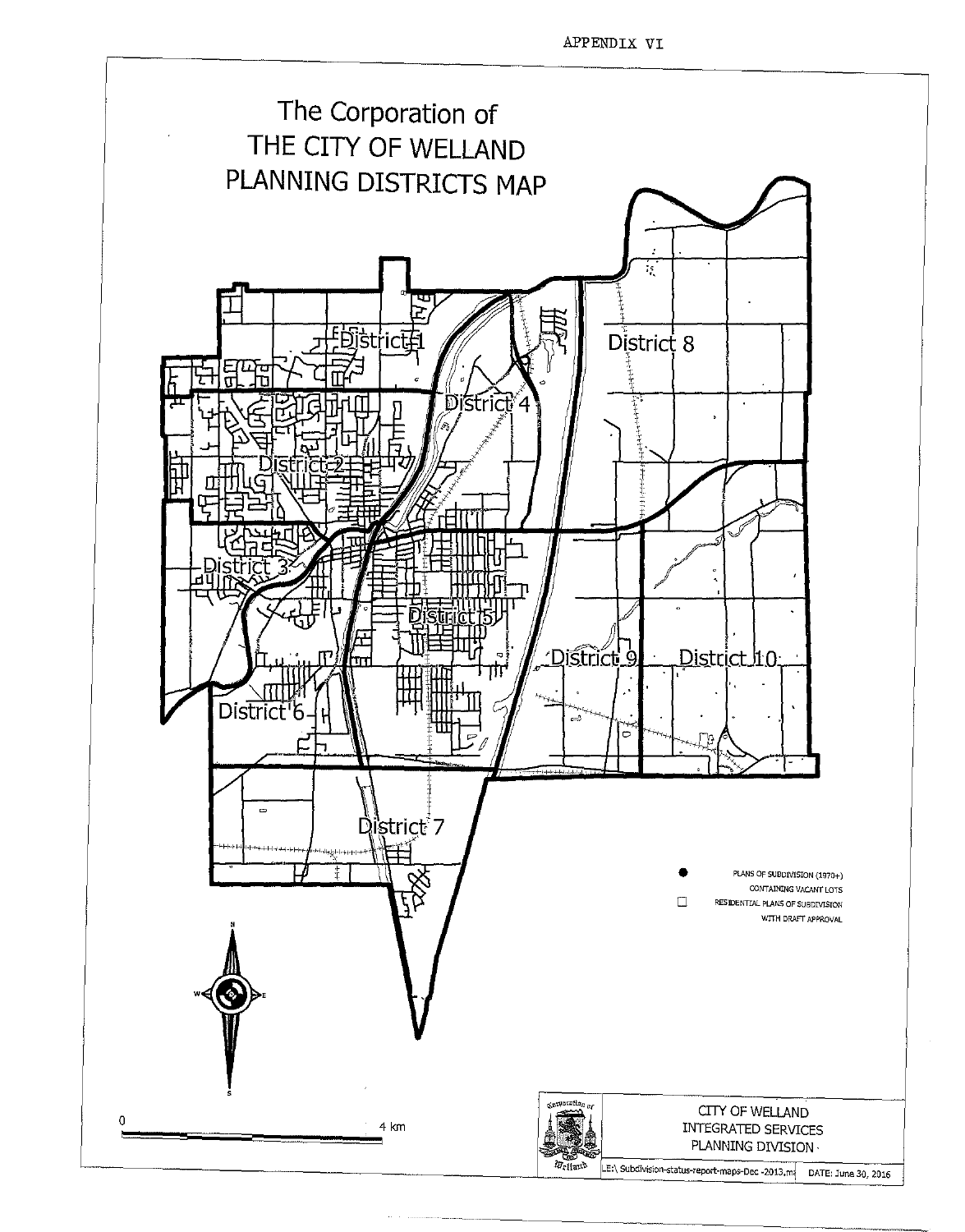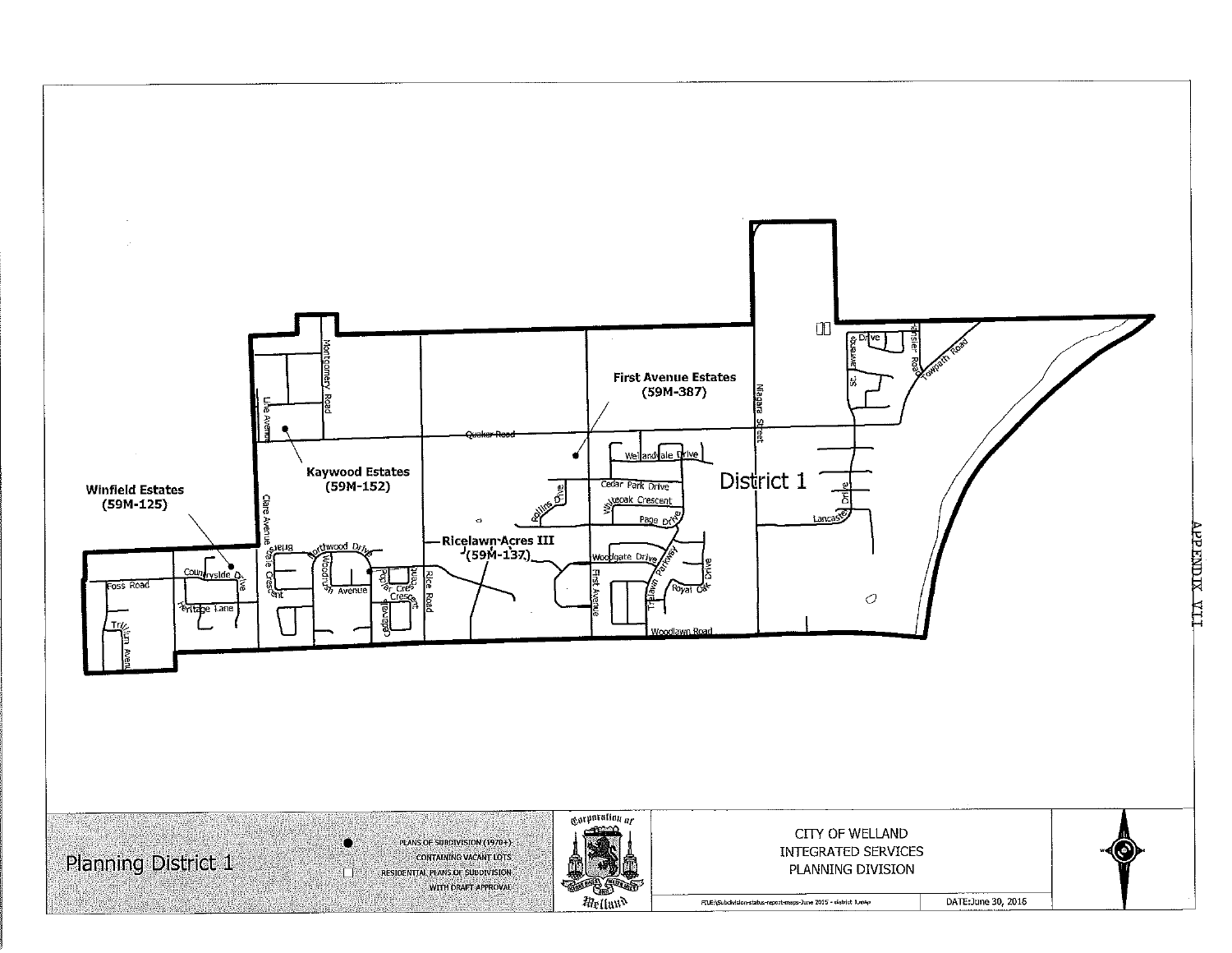

TIIA XIONEAV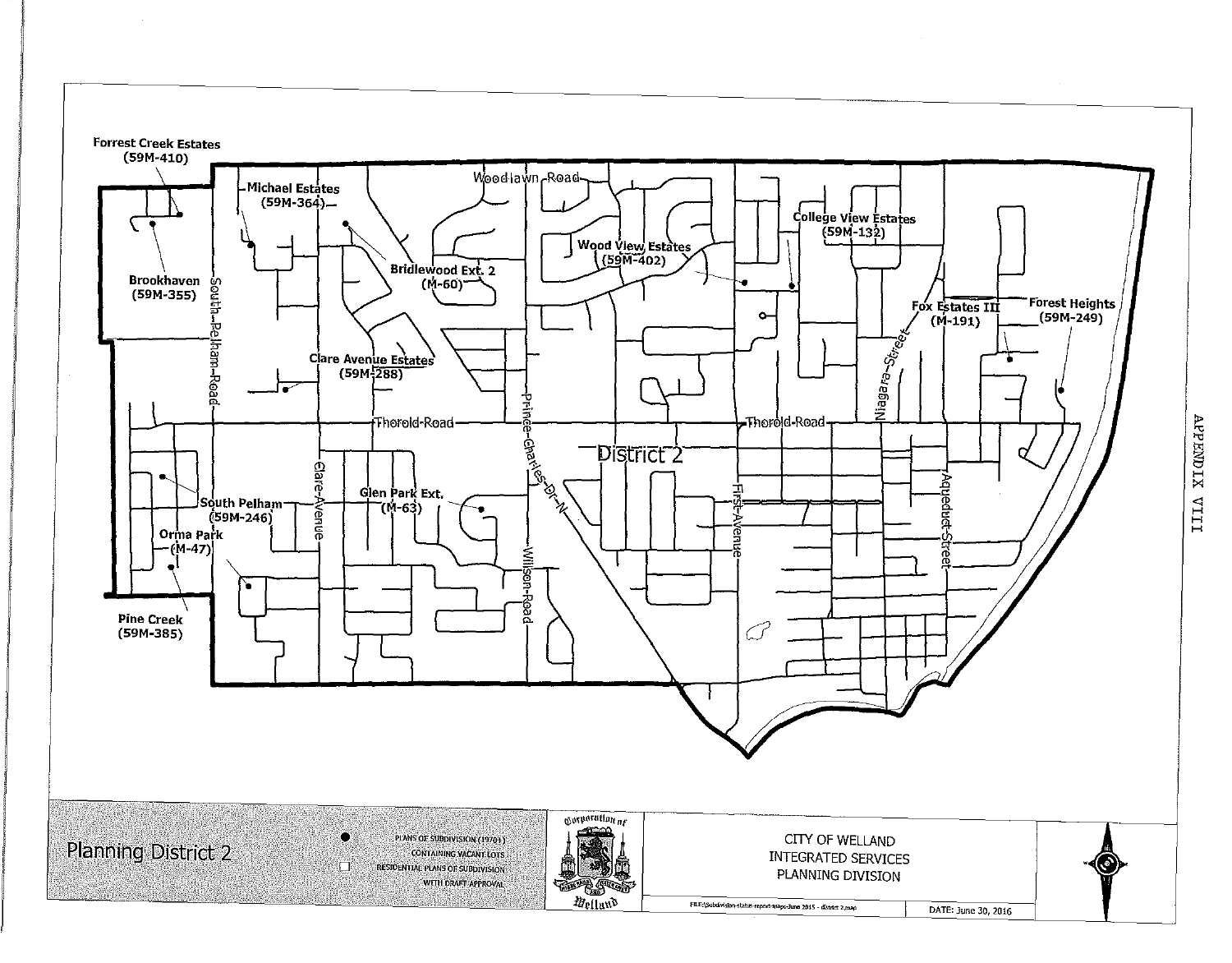APPENDIX IX

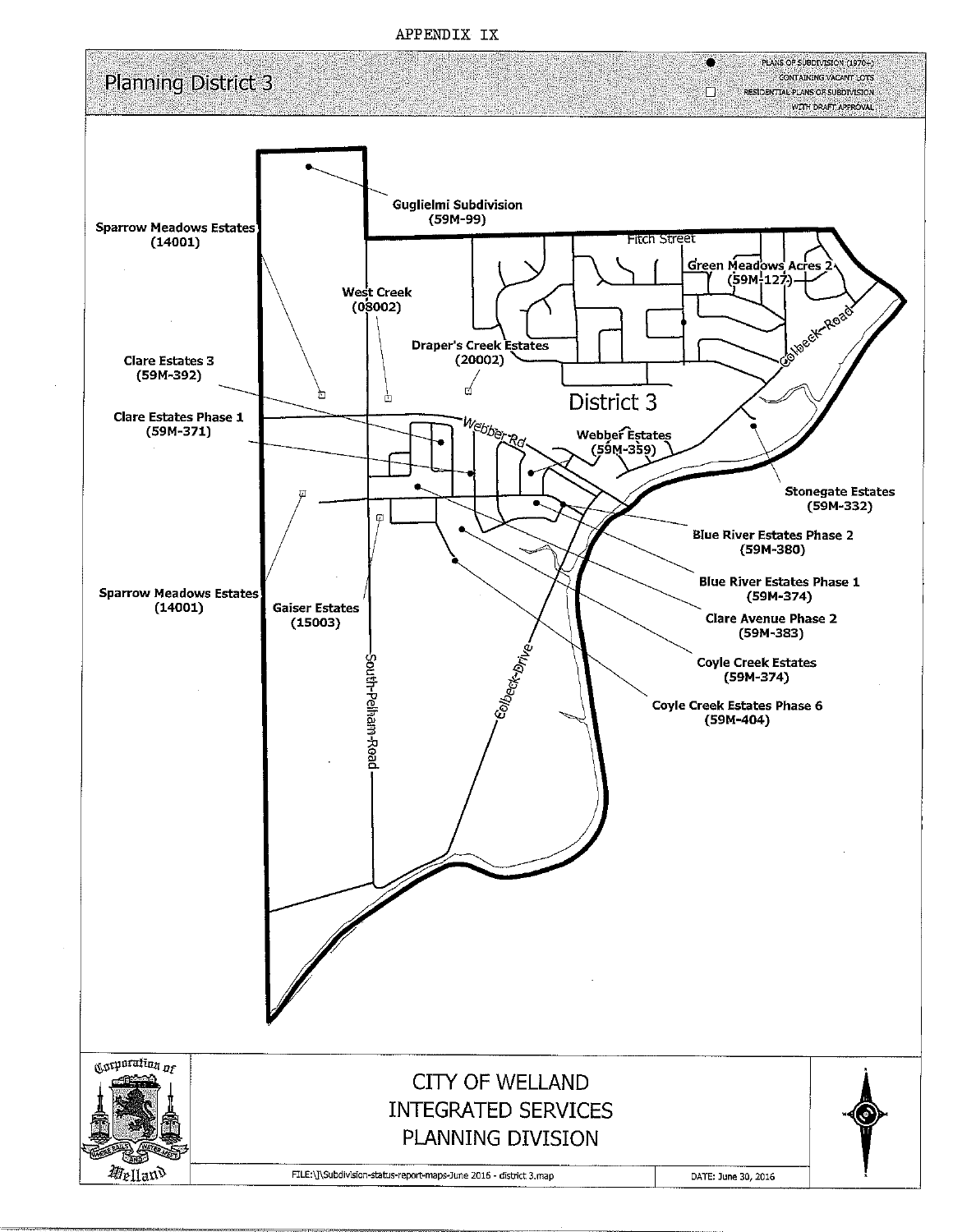#### APPENDIX X



 $\mathcal{W}_i$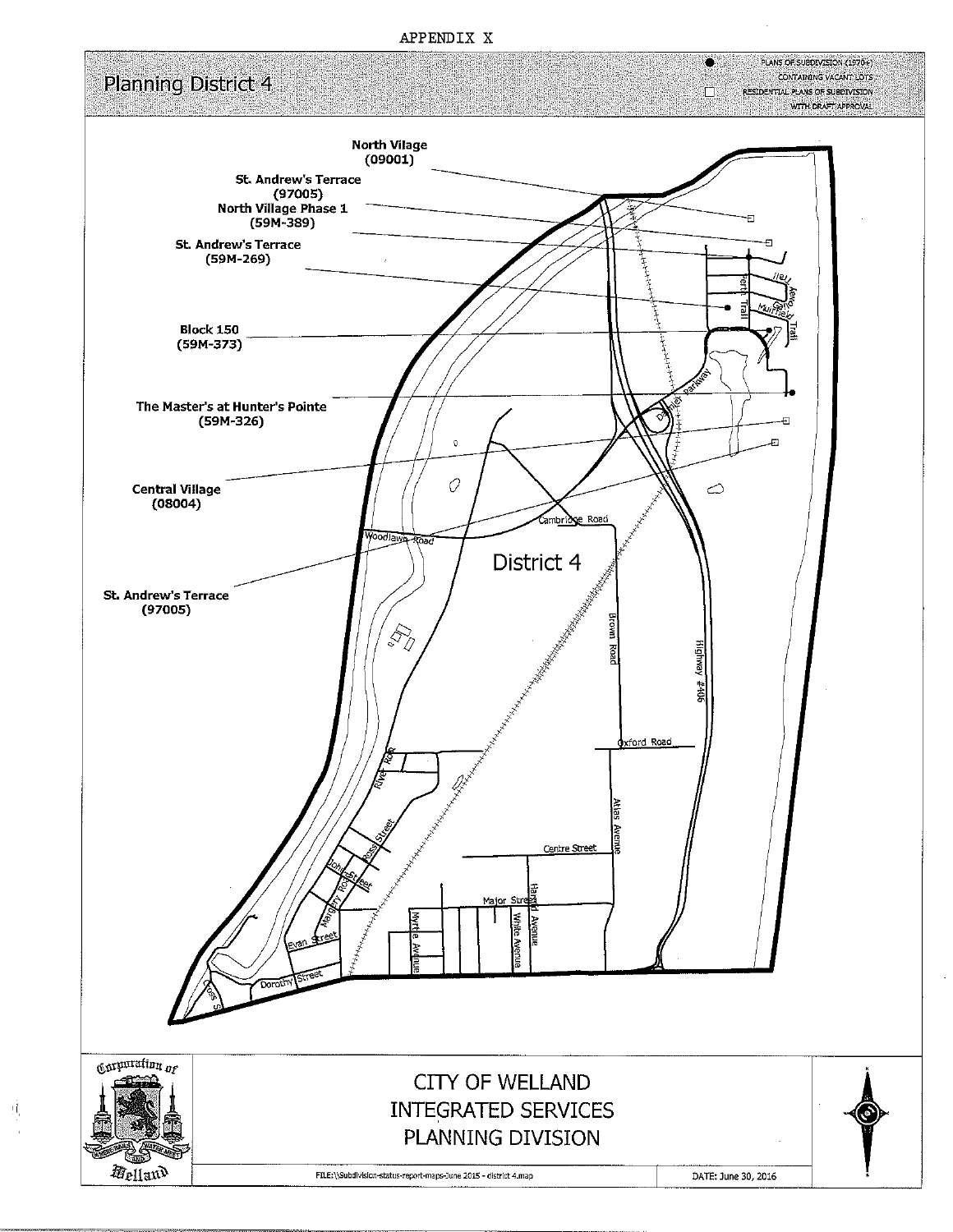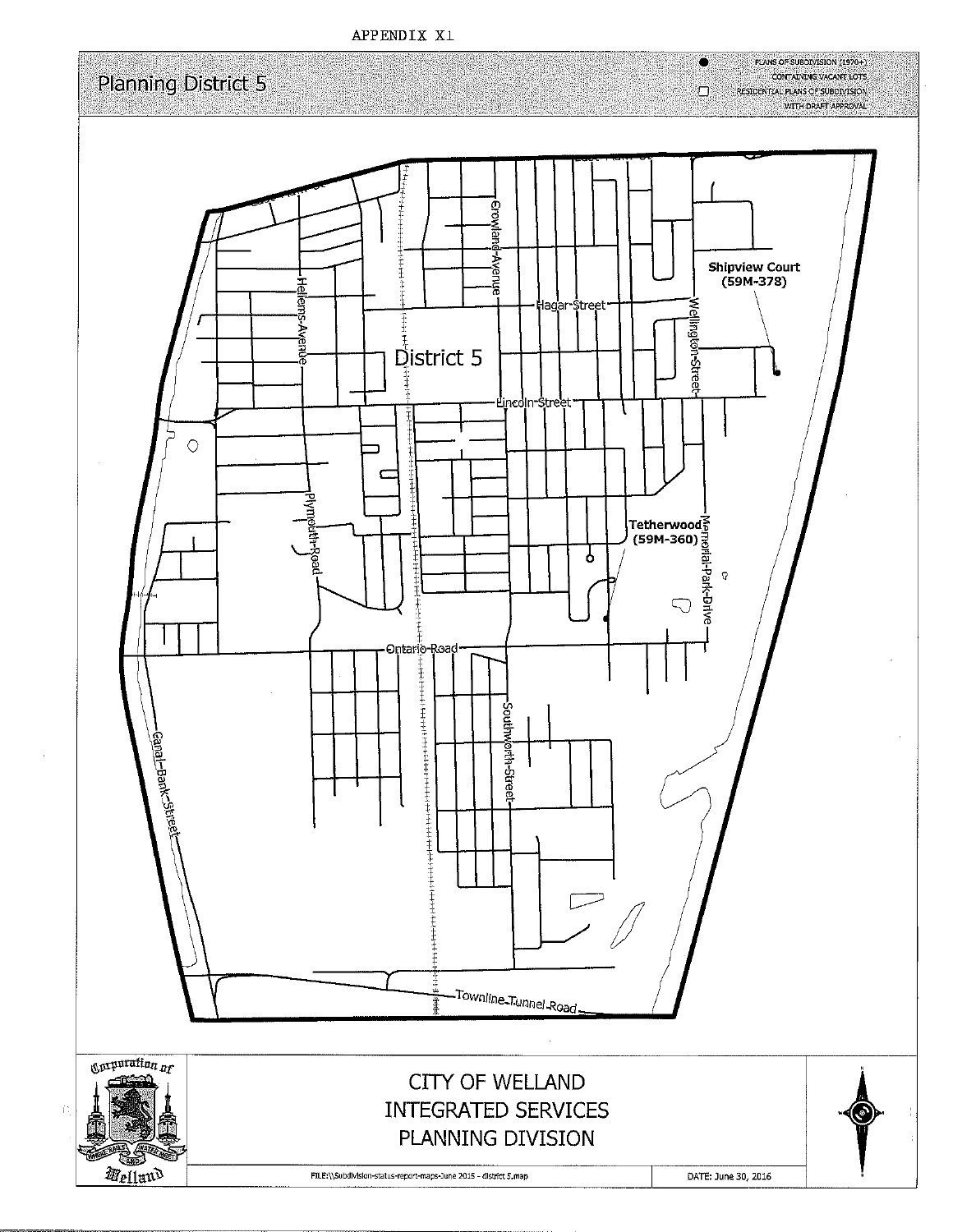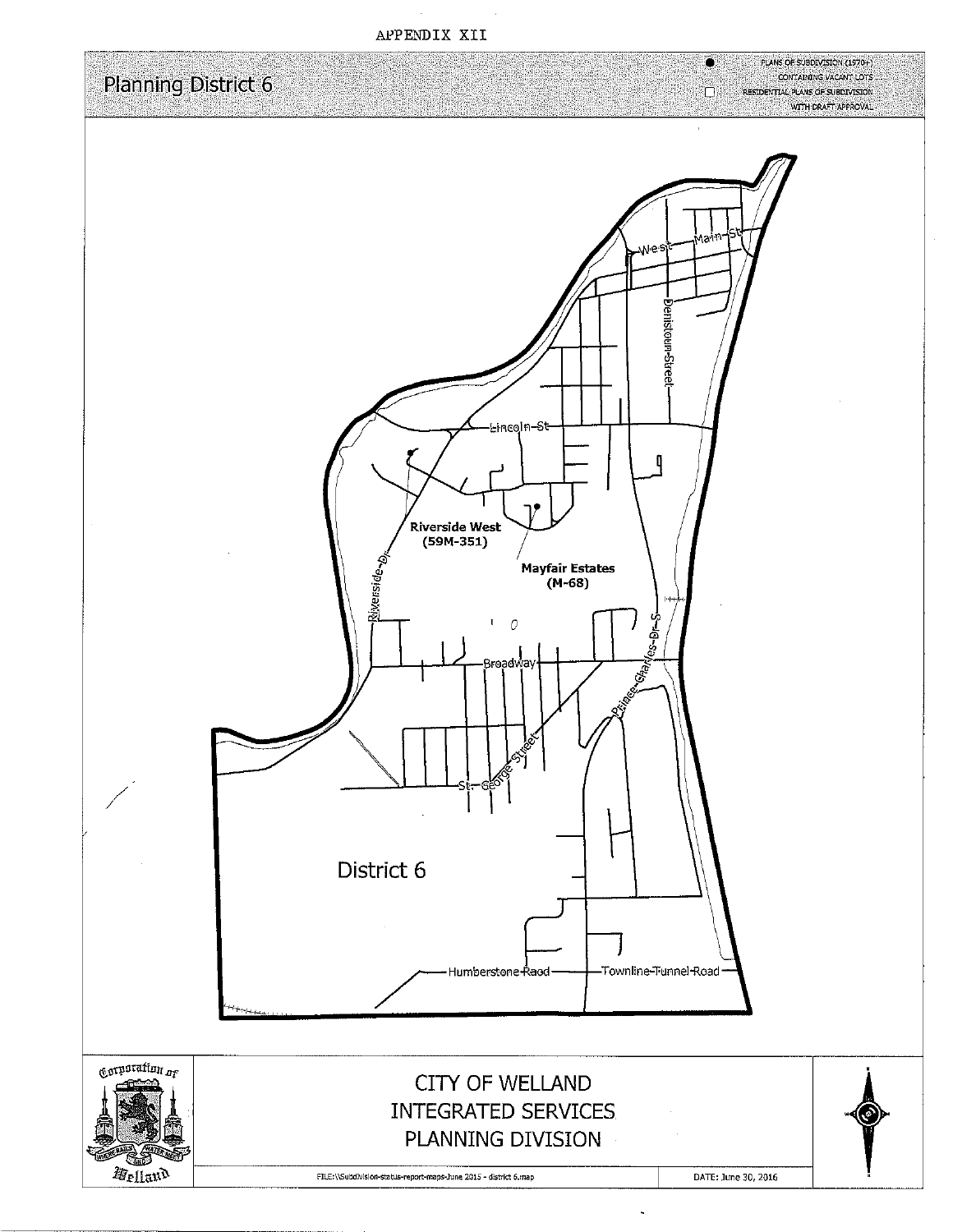

APPENDIX XIII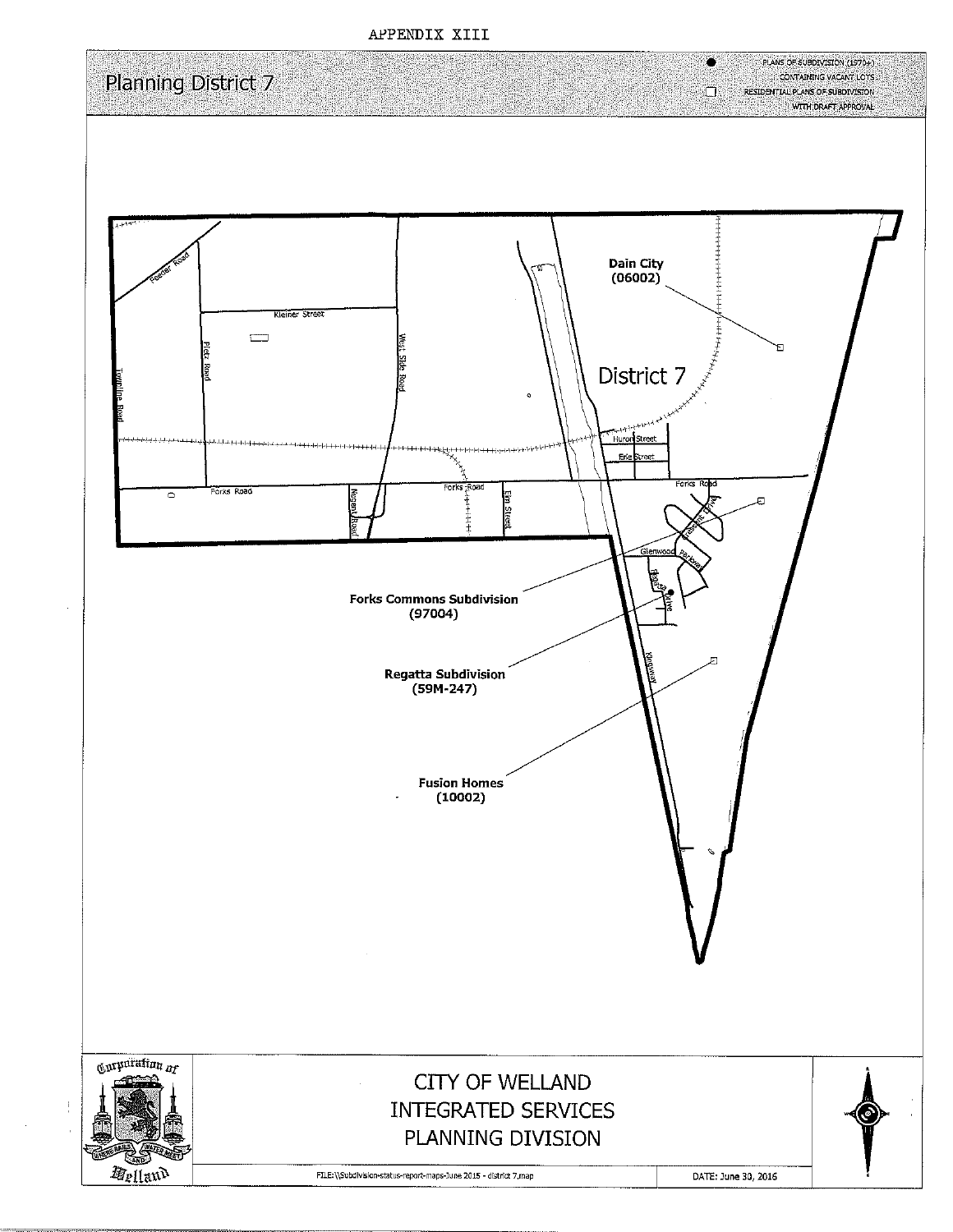APPENDIX XIV

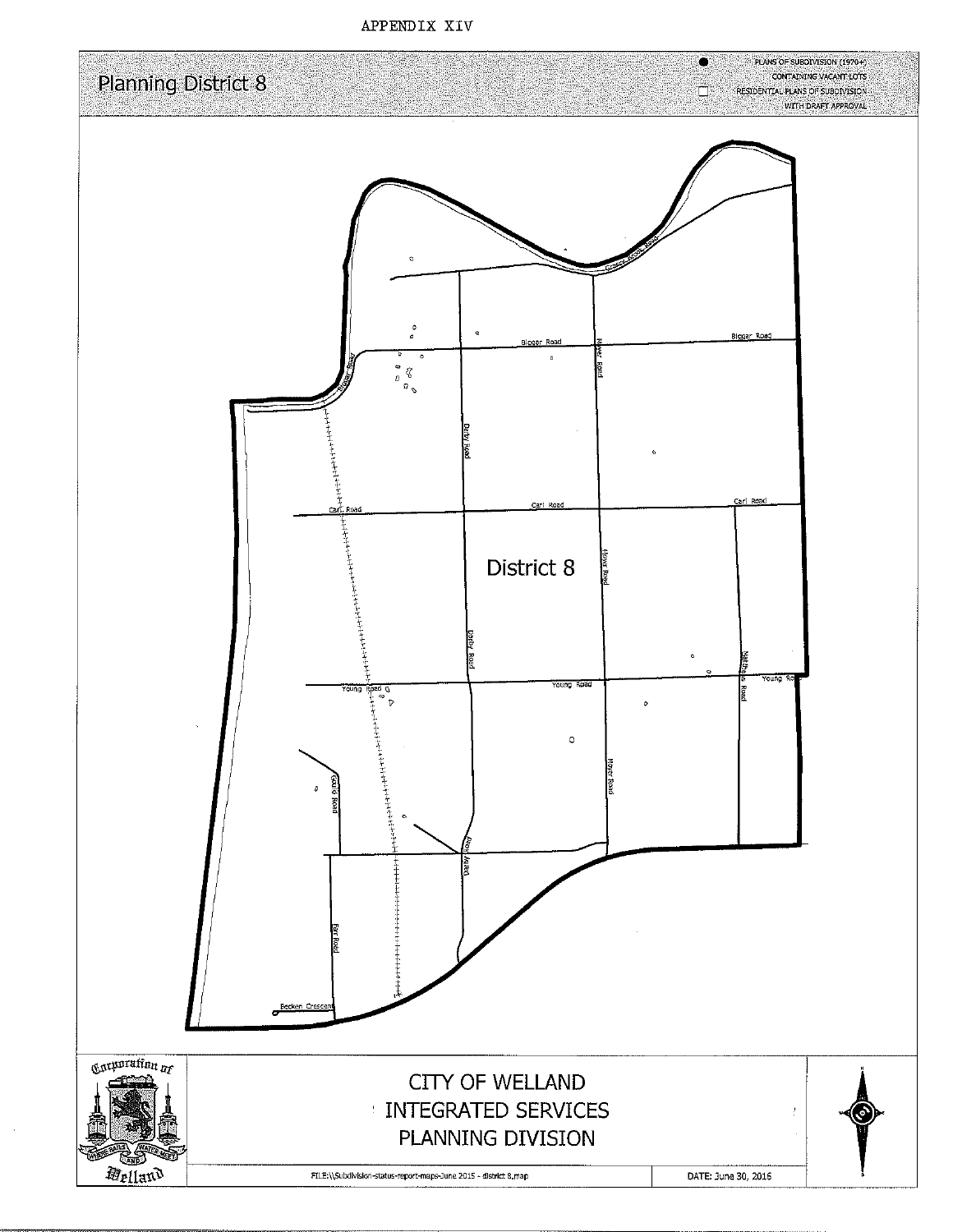

APPENDIX XV